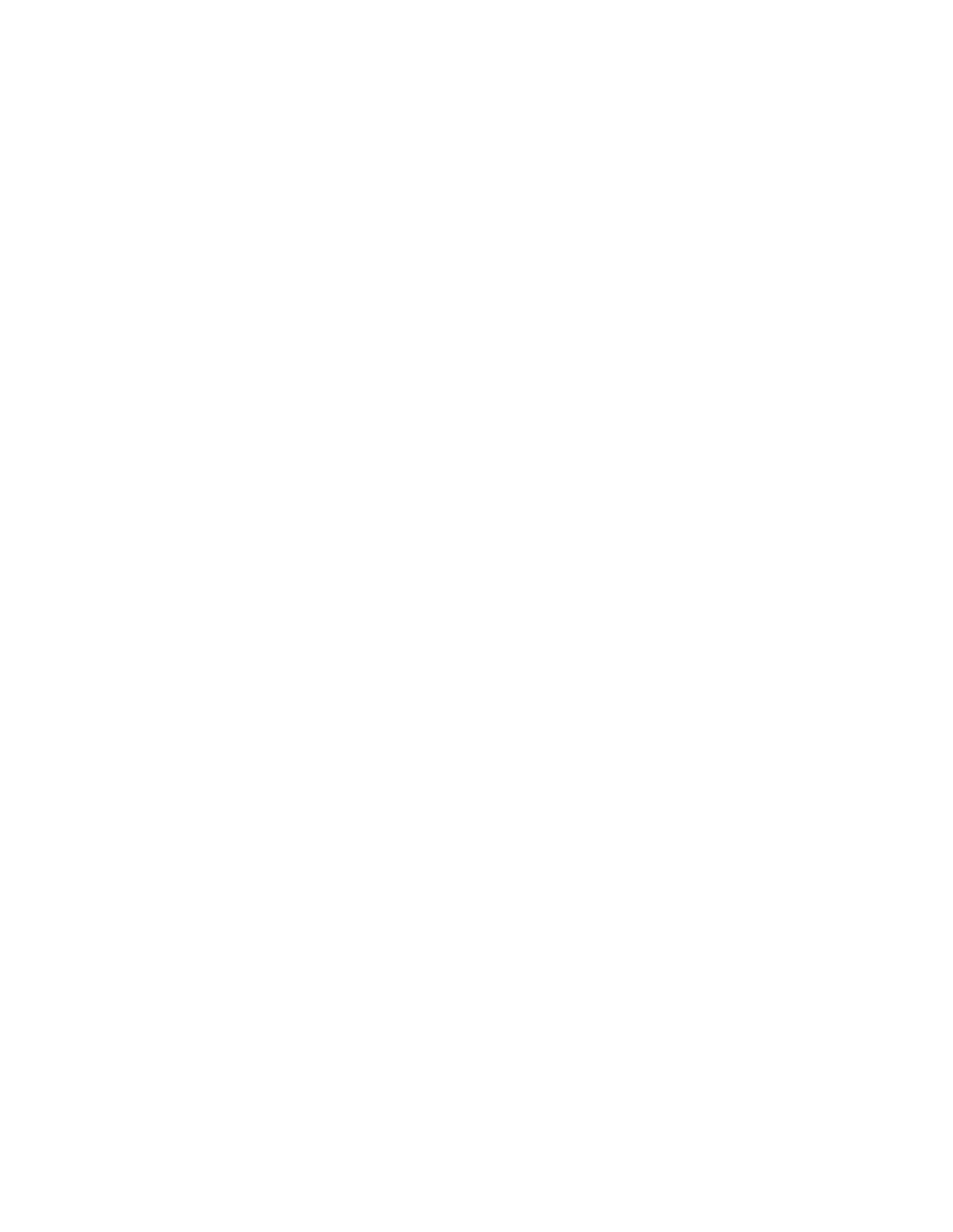# Record of Changes

| <b>REVISION</b> | <b>DESCRIPTION</b>                                                                     | <b>DATE</b> |
|-----------------|----------------------------------------------------------------------------------------|-------------|
| $REV (-)$       | Initial Release                                                                        | 04/28/2022  |
| REV (A)         | • Corrected minor formatting and spelling issues.<br>Added Creative Commons copyright. | 05/19/2022  |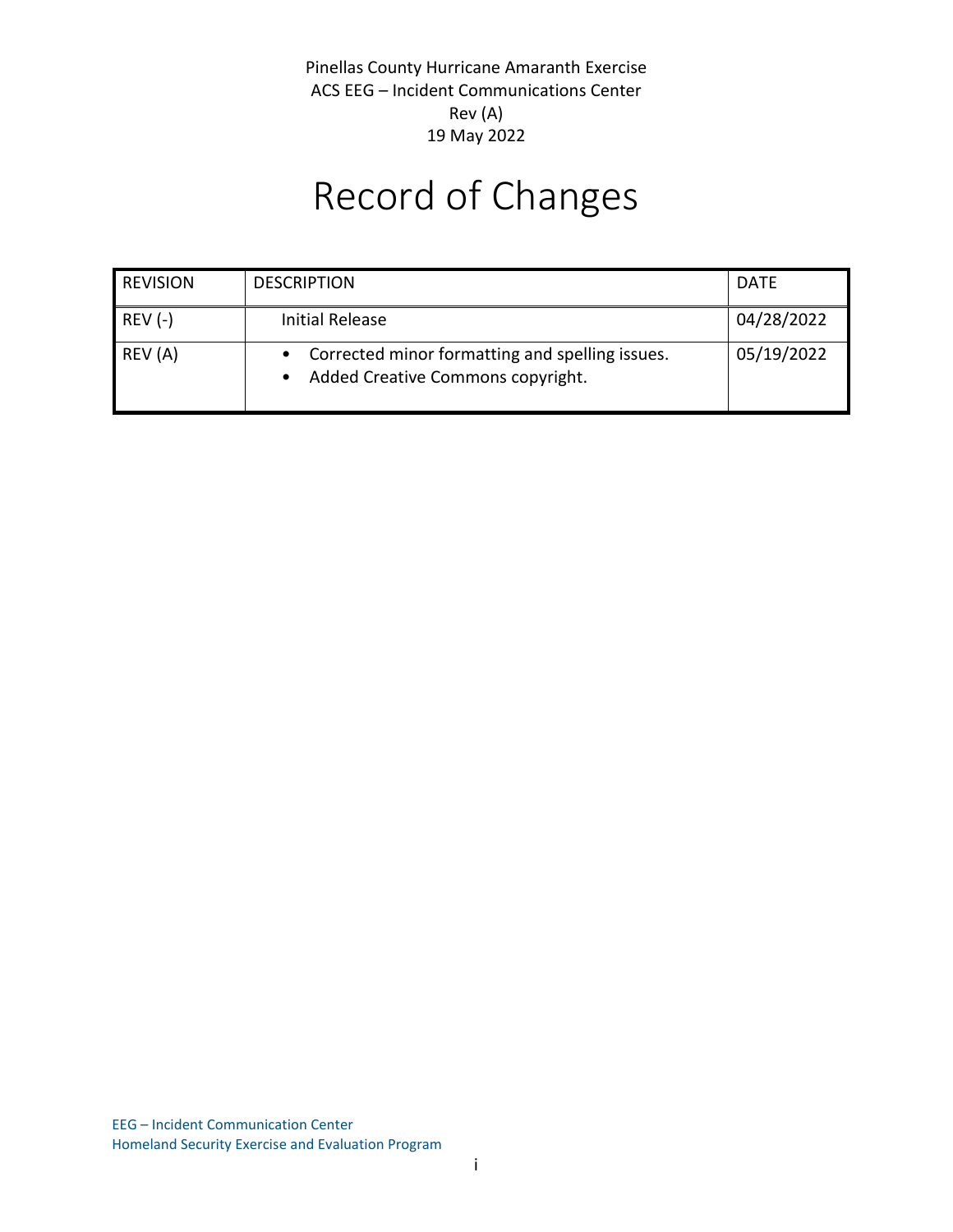# Exercise Evaluation Guide For Incident Communications Center

| <b>Exercise Name:</b> Pinellas County Hurricane Amaranth Exercise |
|-------------------------------------------------------------------|
|                                                                   |

**Exercise Date:** 1 May 2022 – 3 May 2022

**Organization:** Pinellas County Auxiliary Communications Service

**Venue:** Incident Communications Center (ICC), Incident Command System (ICS) staging area, or point of distribution center

## 1.1 EXERCISE OBJECTIVE:

- a. During a simulated hurricane activation of the Pinellas County Emergency Operations Center (EOC), the Pinellas County Auxiliary Communications Service (ACS) will emplace, configure, operate, and maintain deployable satellite ground stations that provide high speed internet, cellular phone, and Voice over Internet Protocol (VoIP) phone services to collocated emergency management personnel. Resource deployment, equipment operation, and demobilization will be performed in accordance with ACS standard operating procedures.
- b. During a simulated hurricane activation of the Pinellas County EOC, the Pinellas County ACS will emplace, configure, and maintain deployable Communications Command Centers that can support High Frequency (HF), Very High Frequency (VHF), Ultra High Frequency (UHF) amateur radio voice and data networks; SHARES voice and data networks; 700 and 800 MHz public safety networks, and maritime VHF radio communications. Resource deployment, equipment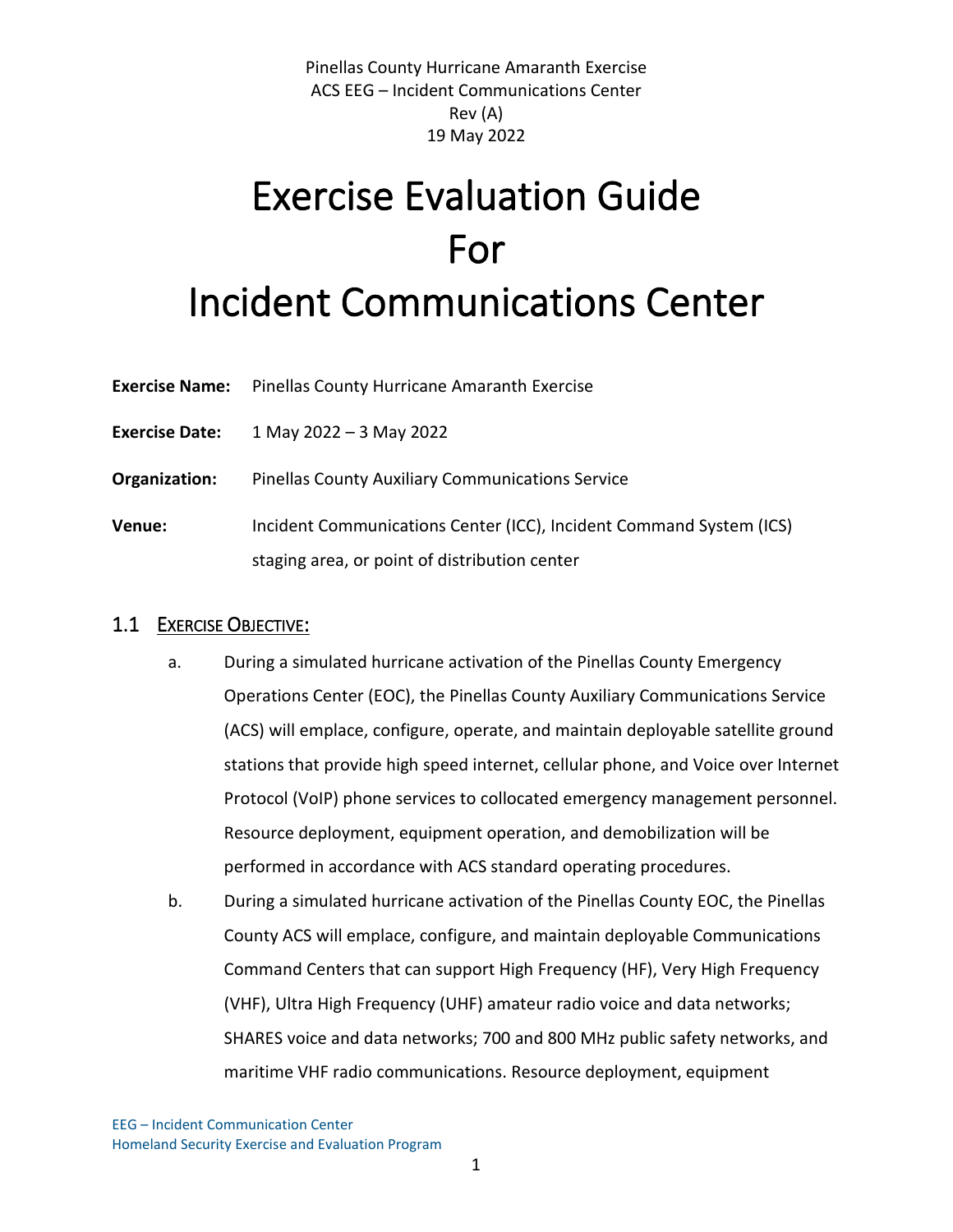operation, and demobilization will be performed in accordance with ACS standard operating procedures.

- c. During a simulated hurricane activation of the Pinellas County EOC, the Pinellas County ACS will emplace, configure, and maintain deployable Communications Command Centers that support high speed ethernet and Wi-Fi internet service; and VoIP telephone service to co-located emergency management personnel by using a commercially available cellular service Wide Area Network (WAN) backhaul capability. Resource deployment, equipment operation, and demobilization will be performed in accordance with ACS standard operating procedures.
- d. During a simulated hurricane activation of the Pinellas County EOC, Pinellas ACS Radio Operators (RADOs) located at deployable Communications Control Centers will establish and maintain VHF/UHF amateur radio and 800 MHz Public Safety voice and data networks that support resource management and tactical message exchanges between deployed ACS resources, Pinellas County municipalities, and the Pinellas County EOC. Network establishment, network management, resource deployment, and demobilization will be performed in accordance with ACS standard operating procedures.
- e. During a simulated hurricane activation of the Pinellas County EOC, Pinellas ACS RADOs located at deployable Communications Control Centers will establish and maintain HF amateur voice, HF amateur Winlink, SHARES voice, and SHARES Winlink radio networks that support resource management and tactical message exchanges with the Pinellas County EOC and the state of Florida EOC. Network establishment, network management, resource deployment, and demobilization will be performed in accordance with ACS standard operating procedures.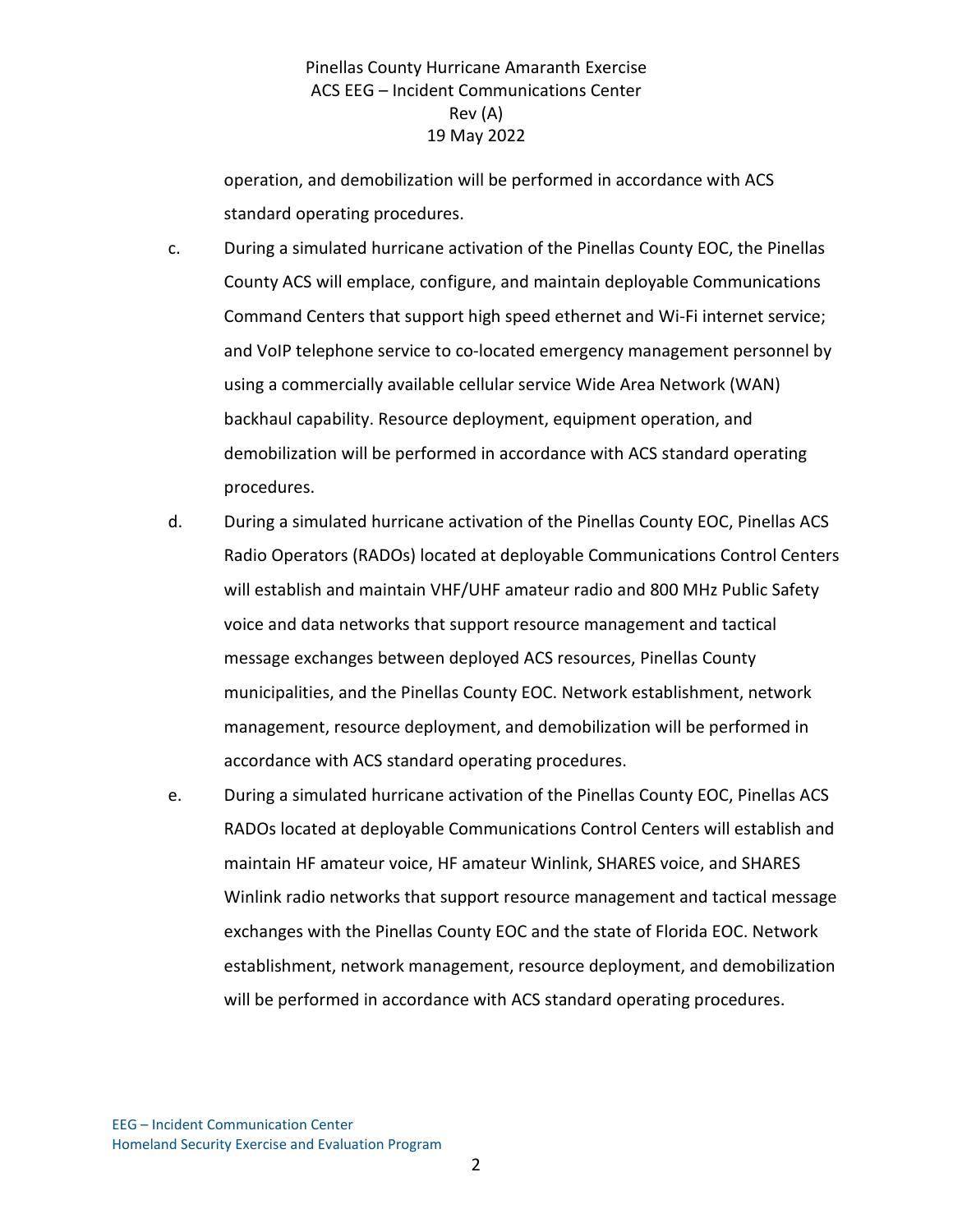## 1.2 CORE CAPABILITY: OPERATIONAL COMMUNICATIONS

Ensure the capacity for timely communications in support of security, situational awareness, and operations by any and all means available, among and between affected communities in the impact area and all response forces.

## 1.3 ORGANIZATIONAL CAPABILITY TARGETS

The following capability targets have been established for Pinellas ACS. For each target, it is the responsibility of the Pinellas County Department of Emergency Management to transport the identified SatRunner™ and CommandRunner™ Compact Rapid Deployable™ (CRD™) units to and from the specified deployment locations.

## 1.3.1 Organizational Capability Target 1.

Within 30 minutes of arrival at an ICC, ICS staging area, or point of distribution center, emplace and configure a SatRunner™ CRD™ to provide AT&T Firstnet® and Verizon cellular service; high speed ethernet and Wi-Fi internet service; and VoIP telephone service to co-located emergency management personnel by using an embedded Satellite WAN backhaul capability. Communication and internet services are to be maintained for the duration of a 72-hour incident at locations that provide shelter from the elements but are unable to provide AC power for equipment operation.

#### 1.3.1.1 Critical Tasks

- a. ACS RADO obtains, assembles, and prepares the material for a personal Go-Kit that will support a 72-hour remote site activation.
- b. When notified of ACS activation (Pinellas Alert, Email, text, or phone), the ACS RADO notifies the ACS Radio Officer (RO) that he or she is available for activation and accepts the remote activation assignment.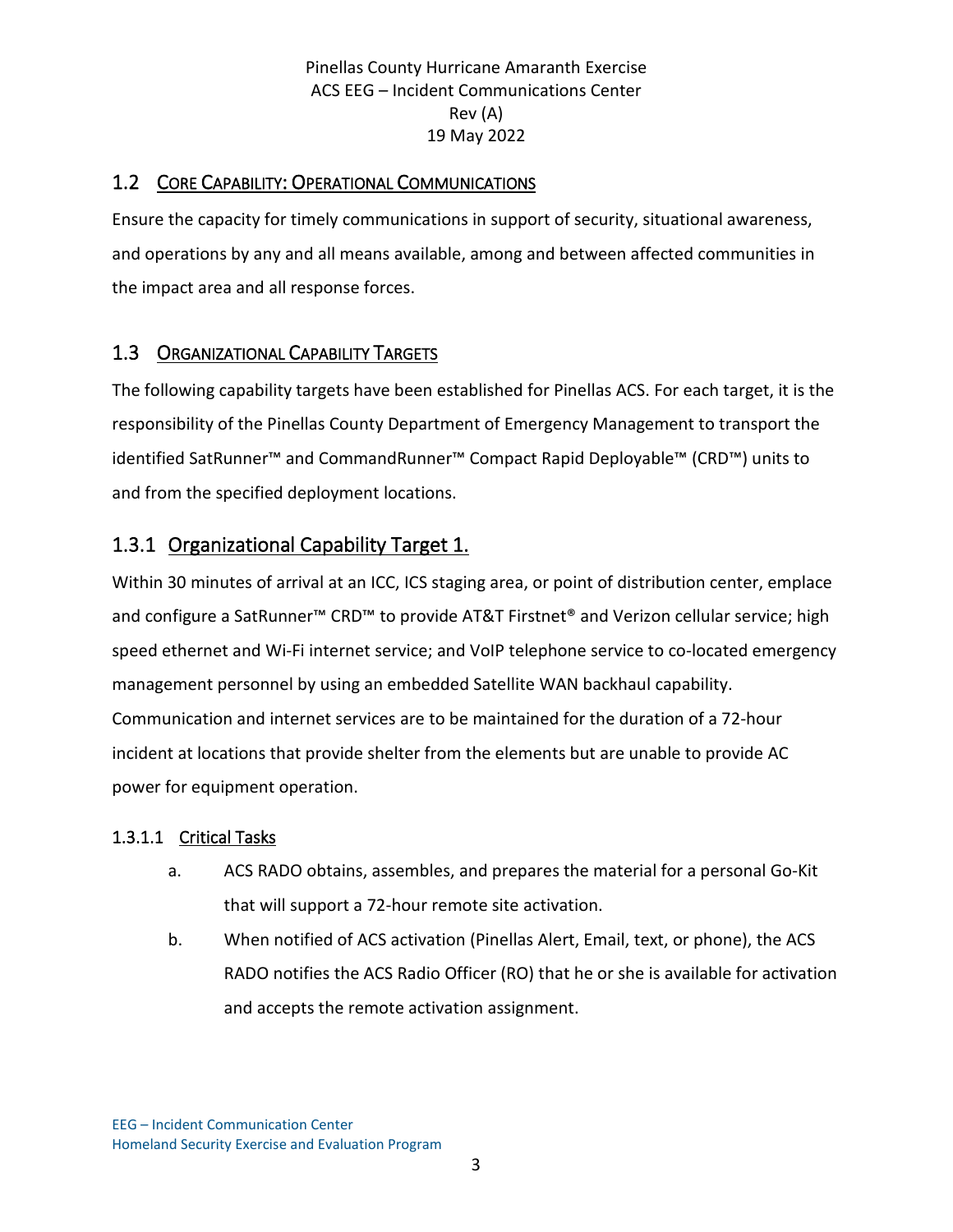- c. ACS RADO obtains incident specific information regarding the deployment from ACS RO/Deputy RO (deployment location, duration, time of arrival, ICS 204, ICS 205, etc.).
- d. ACS RADO will emplace and configure the SatRunner™ CRD™ to operate using its gasoline powered AC generator, monitor the operational status of the CRD™ power system, and take corrective action if an error is detected.
- e. ACS RADO configures the SatRunner™ CRD™ to use a SATCOM WAN backhaul circuit, verifies proper satellite WAN connectivity, monitors the operational status of the satellite WAN, and takes corrective action if an error is detected.
- f. ACS RADO configures the SatRunner™ CRD™ to provide AT&T Firstnet® and Verizon cellular service; verifies and monitors the operational status of both cellular net services; and takes corrective action if an error is detected.
- g. ACS RADO configures the SatRunner™ CRD™ to provide highspeed internet, Wi-Fi, and VoIP telephone capabilities to co-located emergency management personnel, verifies and monitors the operational status of each capability, and takes corrective action if an error is detected.
- h. ACS RADO maintains a site-specific ICS 214 throughout the activation period.

#### 1.3.1.2 Source(s):

- a. Pinellas County ACS/ARES® Emergency Communication Plan and Standard Operating Procedures
- b. Incident specific ICS 205
- c. Position Task Book (PTB) for the Position of Auxiliary Communicator (AUXC)
- d. SatRunner™ CRD™ installation and operating procedures document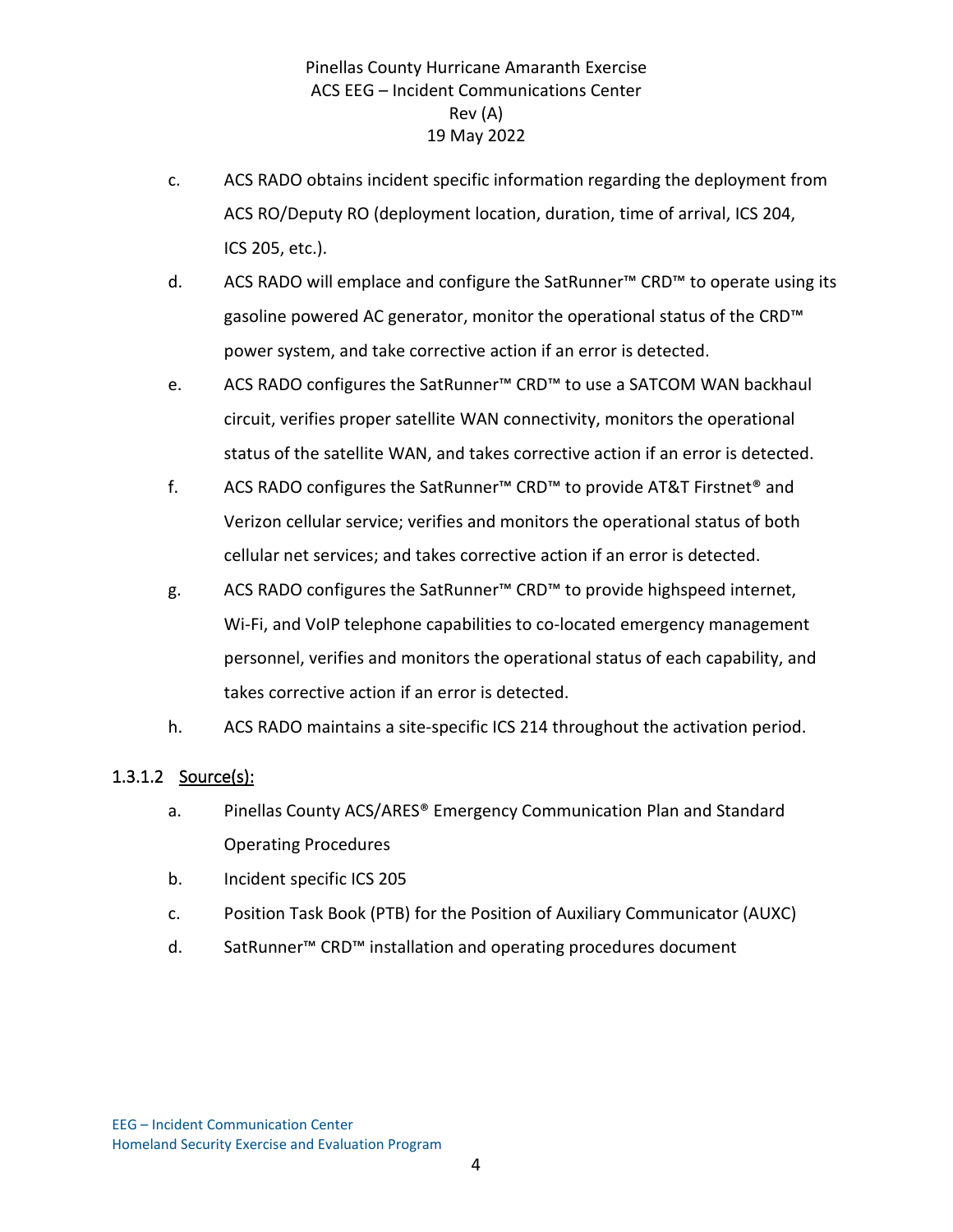## 1.3.2 Organizational Capability Target 2.

Within 1 Hour of ACS and site deactivation, power down; inventory and stow all ancillary equipment; and configure for transport a SatRunner™ CRD™. Once complete, demobilize resources.

## 1.3.2.1 Critical Tasks

- a. ACS RADO packs, and readies for transport all personal Go-kit material.
- b. ACS RADO powers down; inventories and stows all ancillary equipment; and configures for transport a SatRunner™ CRD™.
- c. ACS RADO finalizes the site ICS 214; secures a copy of the event's ICS documentation package (e.g., ICS 201, ICS 205, elements of Incident Action Plan, etc.); and delivers station records to the Pinellas ACS Admin Officer.
- d. ACS RADO returns home and notifies EOC via ACS tactical-resource net of site departure and safe arrival home.

#### 1.3.2.2 Source(s):

- a. Pinellas County ACS/ARES® Emergency Communication Plan and Standard Operating Procedures
- b. Incident specific ICS 205
- c. PTB for the Position of Auxiliary Communicator
- d. SatRunner™ CRD™ installation and operating procedures document

## 1.3.3 Organizational Capability Target 3.

Within 1 Hour of arrival at an ICC, ICS staging area, or point of distribution center, emplace and configure a CommandRunner™ CRD™ to support Amateur Radio (VHF, UHF, and HF) voice and Winlink Digital networks; SHARES voice and data networks, 700 and 800 MHz public safety networks, and maritime VHF communications. Communication services are to be maintained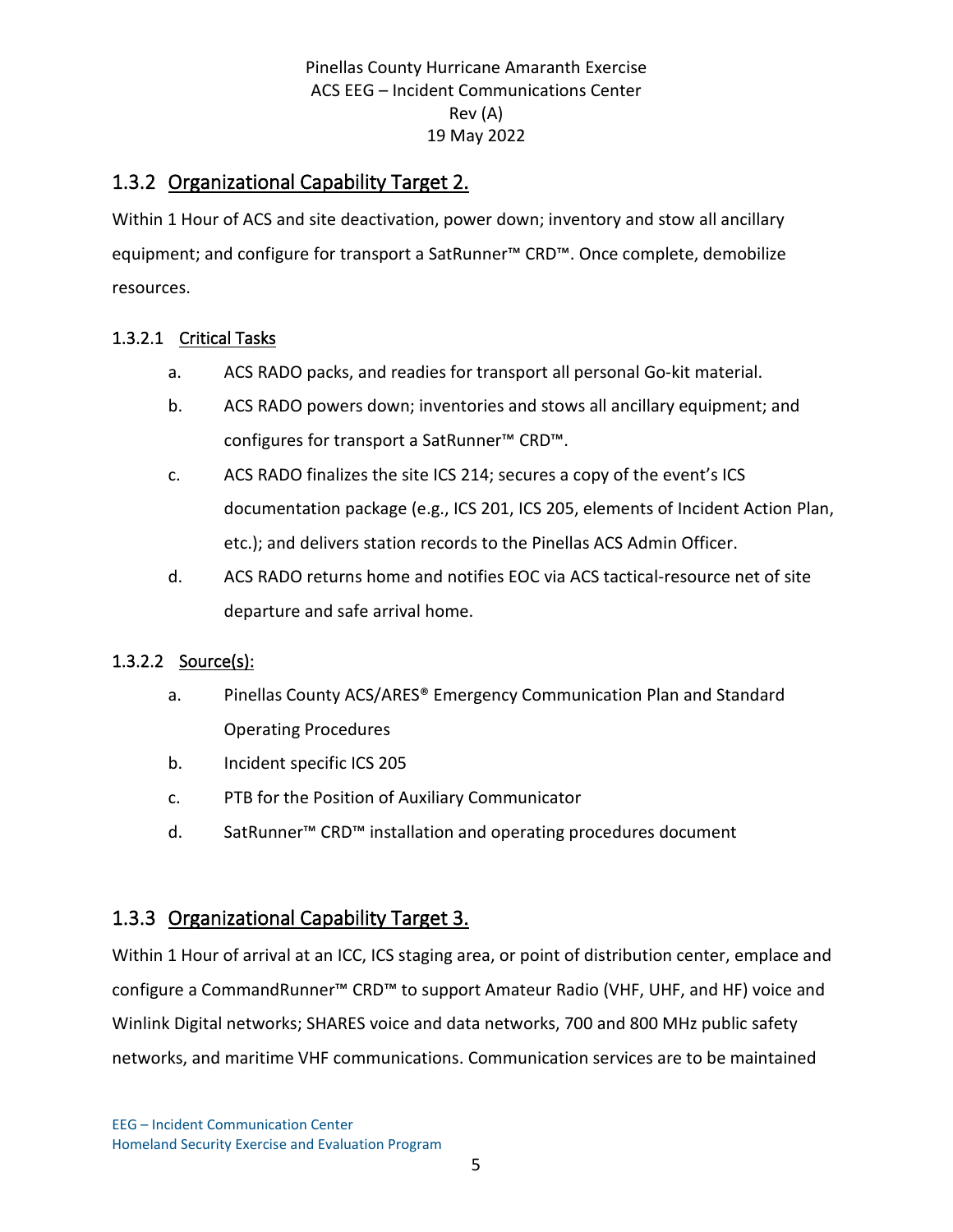for the duration of a 72-hour incident at locations that provide shelter from the elements but are unable to provide AC power for equipment operation.

### 1.3.3.1 Critical Tasks

- a. ACS RADO obtains, assembles, and prepares the material for a personal Go-Kit that will support a 72-hour remote site activation.
- b. When notified of ACS activation (Pinellas Alert, Email, text, or phone), the ACS RADO notifies the ACS RO that he or she is available for activation and accepts the remote activation assignment.
- c. ACS RADO obtains incident specific information regarding the deployment from ACS RO/Deputy RO (deployment location, duration, time of arrival, ICS 204, ICS 205, etc.).
- d. ACS RADO will emplace and configure the CommandRunner™ CRD™ to operate using its gasoline powered AC generator, monitor the operational status of the CRD™ power system, and take corrective action if an error is detected.
- e. ACS RADO configures radios and deploys antenna systems that support Amateur Radio (VHF, UHF, and HF) voice and digital networks; SHARES voice and data networks, 700 and 800 MHz public safety networks, and maritime VHF communication.
- f. ACS RADO configures CRD™ computer systems and Terminal Node Controllers (TNCs) to support Winlink digital communications.
- g. ACS RADO maintains a site-specific ICS 214 throughout the activation period.

## 1.3.3.2 Source(s):

- a. Pinellas County ACS/ARES® Emergency Communication Plan and Standard Operating Procedures
- b. Incident specific ICS 205
- c. PTB for the Position of Auxiliary Communicator
- EEG Incident Communication Center Homeland Security Exercise and Evaluation Program d. CommandRunner™ CRD™ installation and operating procedures document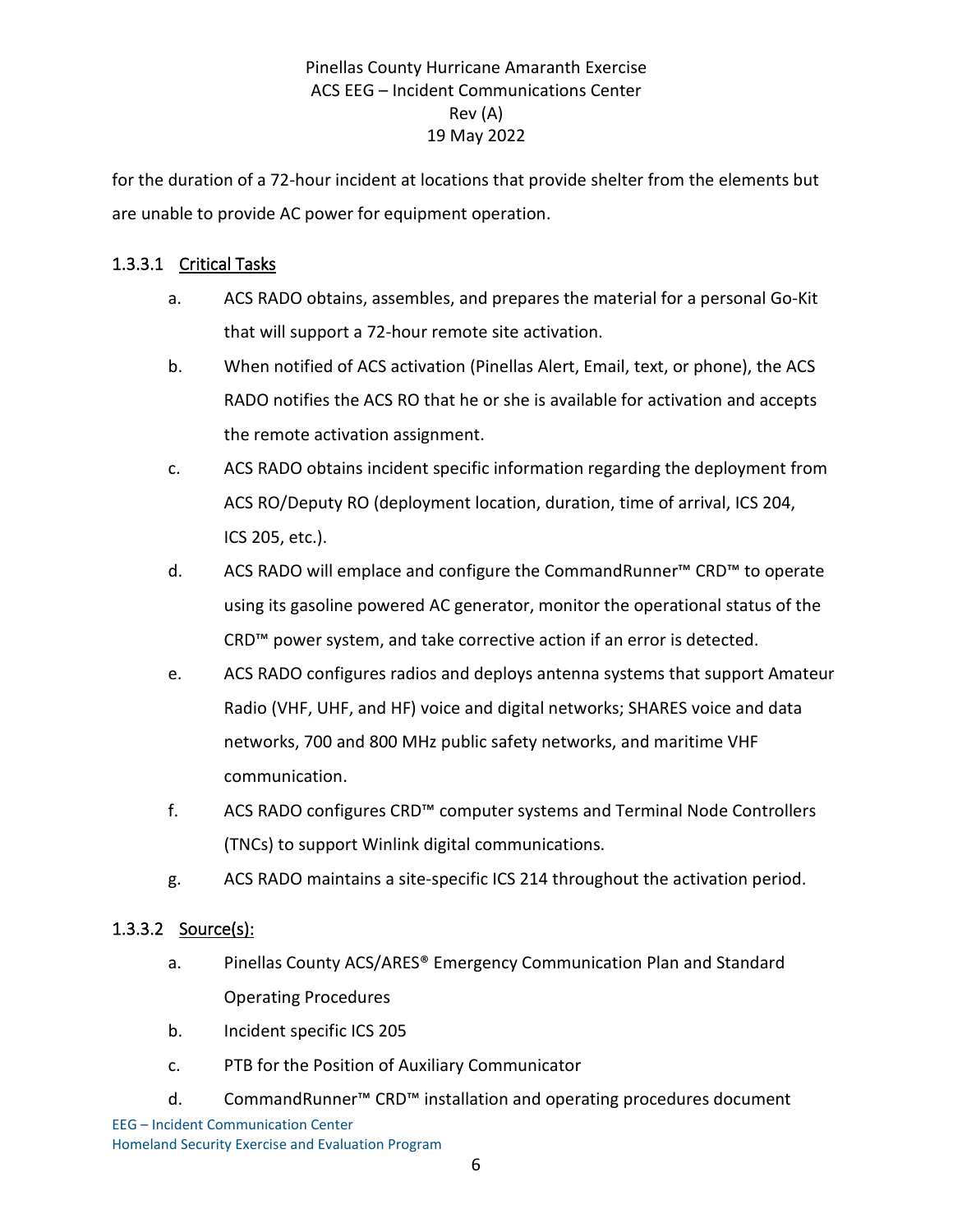e. SHARES *TBD*

## 1.3.4 Organizational Capability Target 4.

Within 1 Hour of arrival at an ICC, ICS staging area, or point of distribution center, emplace and configure a CommandRunner™ CRD™ to support high speed ethernet and Wi-Fi internet service and VoIP telephone service to co-located emergency management personnel by using a commercially available cellular service WAN backhaul capability. Communication services are to be maintained for the duration of a 72-hour incident at locations that provide shelter from the elements but are unable to provide AC power for equipment operation.

#### 1.3.4.1 Critical Tasks

- a. ACS RADO obtains, assembles, and prepares the material for a personal Go-Kit that will support a 72-hour remote site activation.
- b. When notified of ACS activation (Pinellas Alert, Email, text, or phone), the ACS RADO notifies the ACS RO that he or she is available for activation and accepts the remote activation assignment.
- c. ACS RADO obtains incident specific information regarding the deployment from ACS RO/Deputy RO (deployment location, duration, time of arrival, ICS 204, ICS 205, etc.).
- d. ACS RADO will emplace and configure the CommandRunner™ CRD™ to operate using its gasoline powered AC generator, monitor the operational status of the CRD™ power system, and take corrective action if an error is detected.
- e. ACS RADO configures the CommandRunner™ CRD™ to provide highspeed internet, Wi-Fi, and VoIP telephone capabilities to co-located emergency management personnel; verifies and monitors the operational status of each capability; and takes corrective action if an error is detected.
- f. ACS RADO maintains a site-specific ICS 214 throughout the activation period.

EEG – Incident Communication Center Homeland Security Exercise and Evaluation Program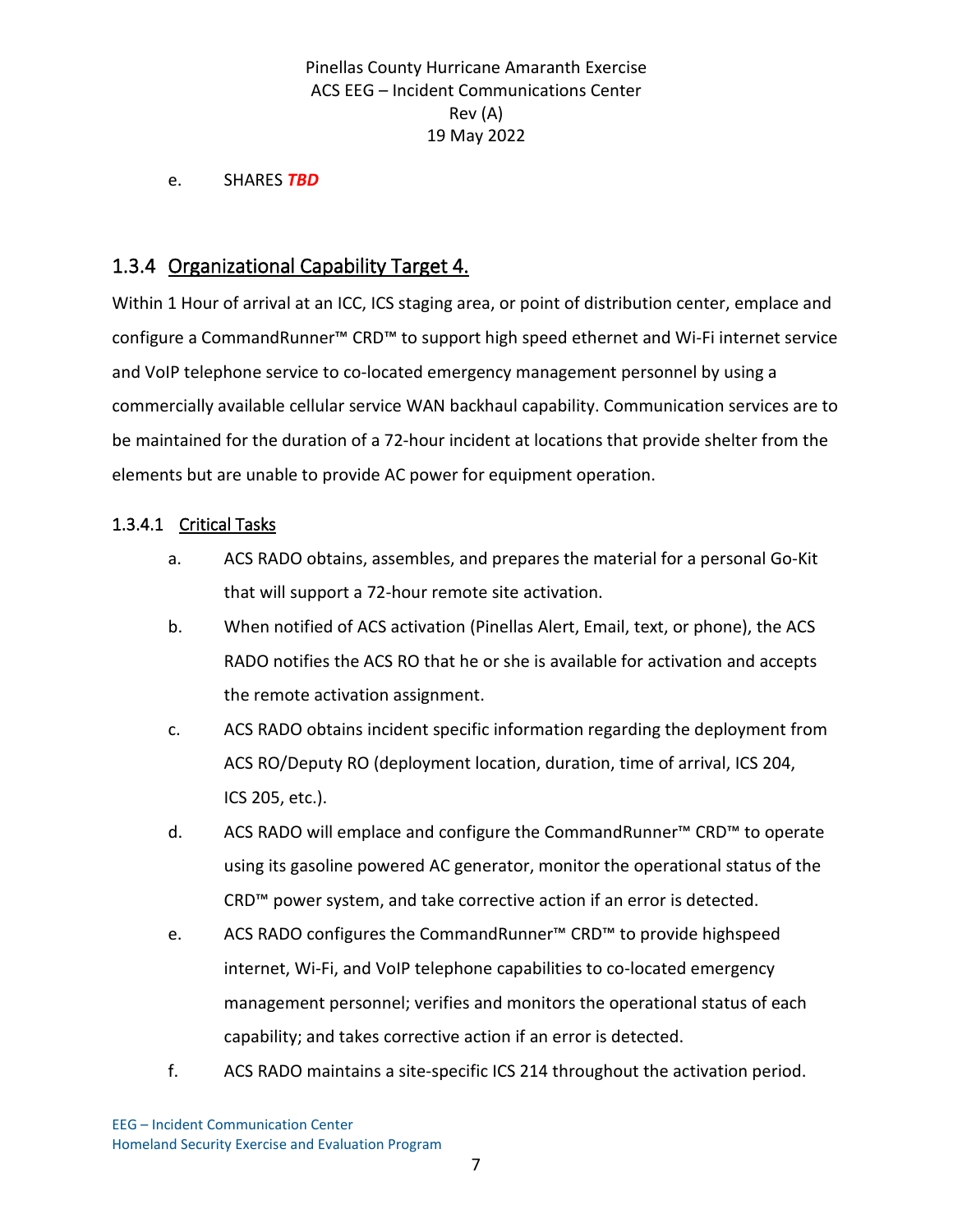### 1.3.4.2 Source(s):

- a. Pinellas County ACS/ARES® Emergency Communication Plan and Standard Operating Procedures
- b. Incident specific ICS 205
- c. PTB for the Position of Auxiliary Communicator
- d. CommandRunner™ CRD™ installation and operating procedures document

## 1.3.5 Organizational Capability Target 5.

Within 30 minutes of the CommandRunner<sup>™</sup> CRD<sup>™</sup> attaining a fully operational status, establish VHF/UHF voice and data networks that support the exchange of information with the deployed ACS resources, Pinellas County municipalities, and the Pinellas County EOC using VHF amateur radio and 800-MHz radio networks. Network communications is maintained for the duration of a 72-hour incident.

#### 1.3.5.1 Critical Tasks

- a. ACS RADO obtains, assembles, and prepares the material for a personal Go-Kit that will support a 72-hour remote site activation.
- b. When notified of ACS activation (Pinellas Alert, Email, text, or phone), the ACS RADO notifies the ACS RO that he or she is available for activation and accepts the remote activation assignment.
- c. ACS RADO obtains incident specific information regarding the deployment from ACS RO/Deputy RO (deployment location, duration, time of arrival, ICS 204, ICS 205, etc.)
- d. ACS RADO establishes and maintains VHF amateur and 800-MHz voice radio networks with deployed ACS resources, Pinellas County municipalities, and the Pinellas County EOC.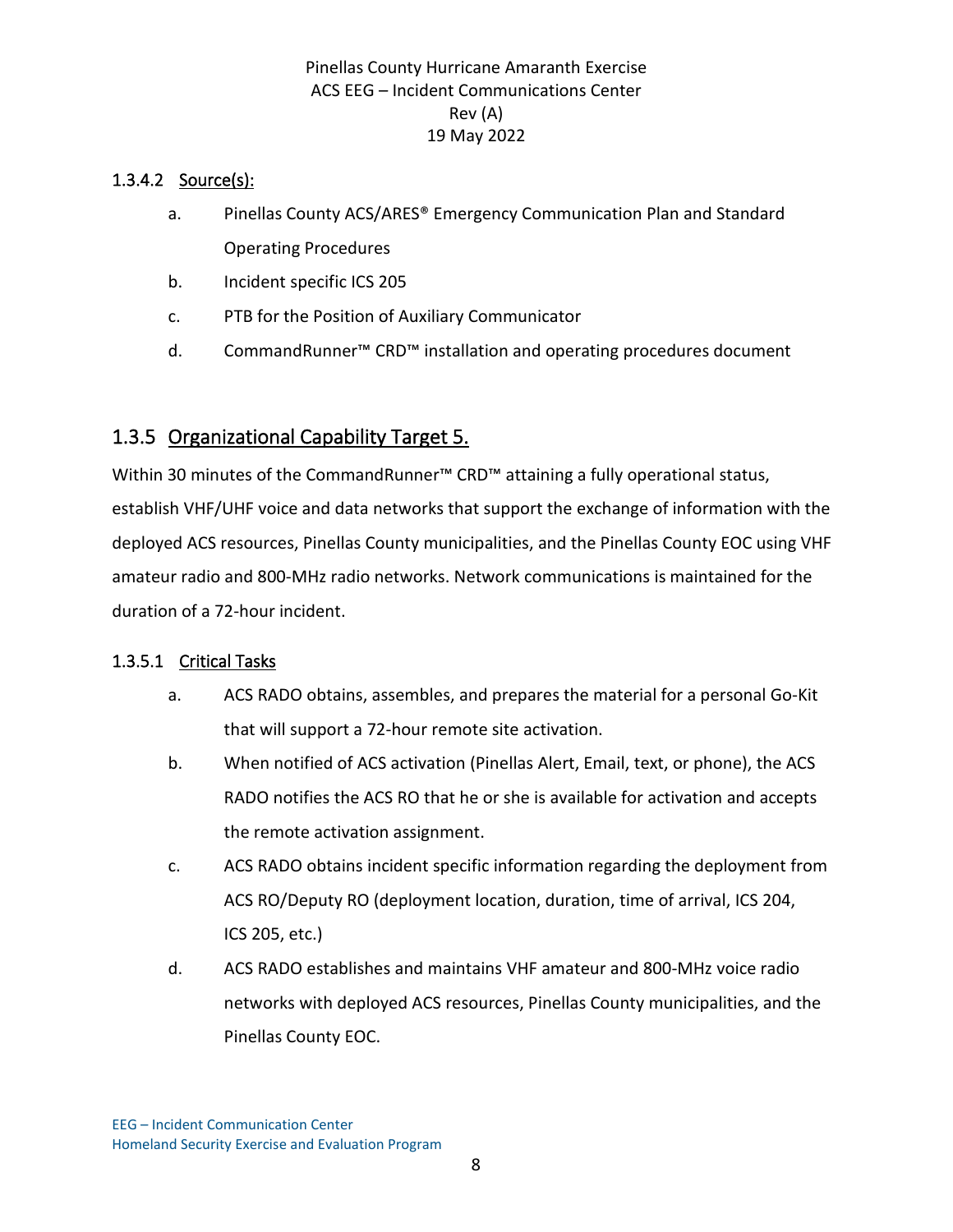- e. ACS RADO establishes and maintains VHF Winlink data communications with the Pinellas County EOC.
- f. ACS RADO sends and receives voice message traffic, both tactical and formal, with deployed ACS resources, Pinellas County municipalities, and the Pinellas County EOC using VHF amateur radio and 800-MHz radio networks.
- g. ACS RADO sends and receives digital message traffic, both tactical and formal, with the Pinellas EOC using a VHF Winlink data network.
- h. ACS RADO maintains a site-specific ICS 214 and ICS 309 throughout the activation period.

## 1.3.5.2 Source(s):

- a. Pinellas County ACS/ARES® Emergency Communication Plan and Standard Operating Procedures
- b. Incident specific ICS 205
- c. PTB for the Position of Auxiliary Communicator
- d. CommandRunner™ CRD™ installation and operating procedures document

## 1.3.6 Organizational Capability Target 6.

Within 30 minutes of the CommandRunner™ CRD™ attaining a fully operational status, establish HF voice and data networks that support the exchange of information with the Pinellas County EOC and state of Florida EOC using amateur radio equipment and frequencies. Network communications is maintained for the duration of a 72-hour incident.

#### 1.3.6.1 Critical Tasks

a. ACS RADO obtains, assembles, and prepares the material for a personal Go-Kit that will support a 72-hour remote site activation.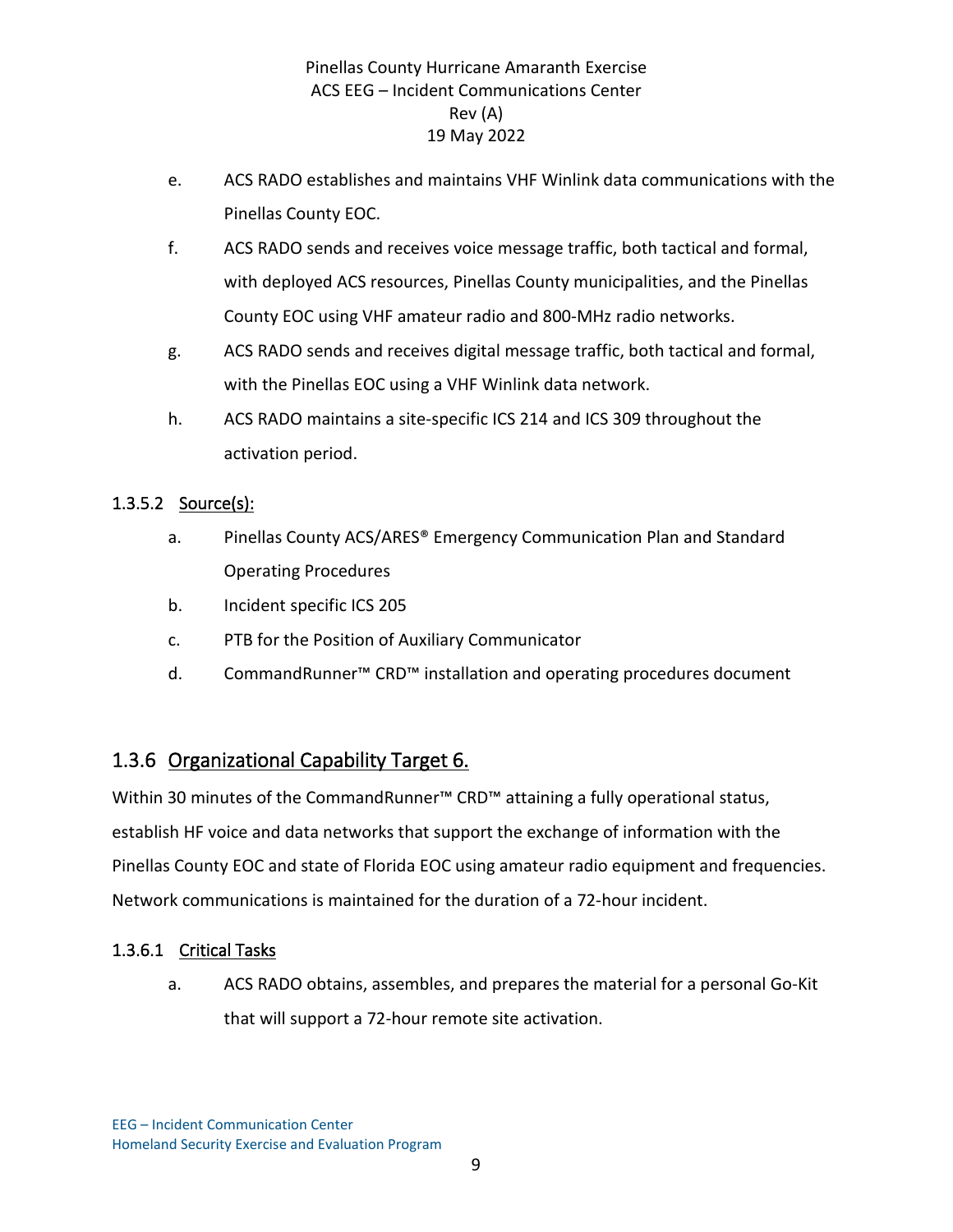- b. When notified of ACS activation (Pinellas Alert, Email, text, or phone), the ACS RADO notifies the ACS RO that he or she is available for activation and accepts the remote activation assignment.
- c. ACS RADO obtains incident specific information regarding the deployment from ACS RO/Deputy RO (deployment location, duration, time of arrival, ICS 204, ICS 205, etc.)
- d. ACS RADO establishes and maintains HF voice and HF Winlink data communications with the Pinellas County EOC and state of Florida EOC.
- e. ACS RADO maintains a site-specific ICS 214 and ICS 309 throughout the activation period.
- f. ACS RADO sends and receives message traffic, both tactical and formal, with the Pinellas County EOC and state of Florida EOC using HF voice and HF Winlink data radio networks.

## 1.3.6.2 Source(s):

- a. Pinellas County ACS/ARES® Emergency Communication Plan and Standard Operating Procedures
- b. Incident specific ICS 205
- c. PTB for the Position of Auxiliary Communicator
- d. CommandRunner™ CRD™ installation and operating procedures document

# 1.3.7 Organizational Capability Target 7.

Within 30 minutes of the CommandRunner™ CRD™ attaining a fully operational status, establish HF voice and data networks that support the exchange of information with the Pinellas County EOC and state of Florida EOC using amateur radio equipment and SHARES radio frequencies. Network communications is maintained for the duration of a 72-hour incident.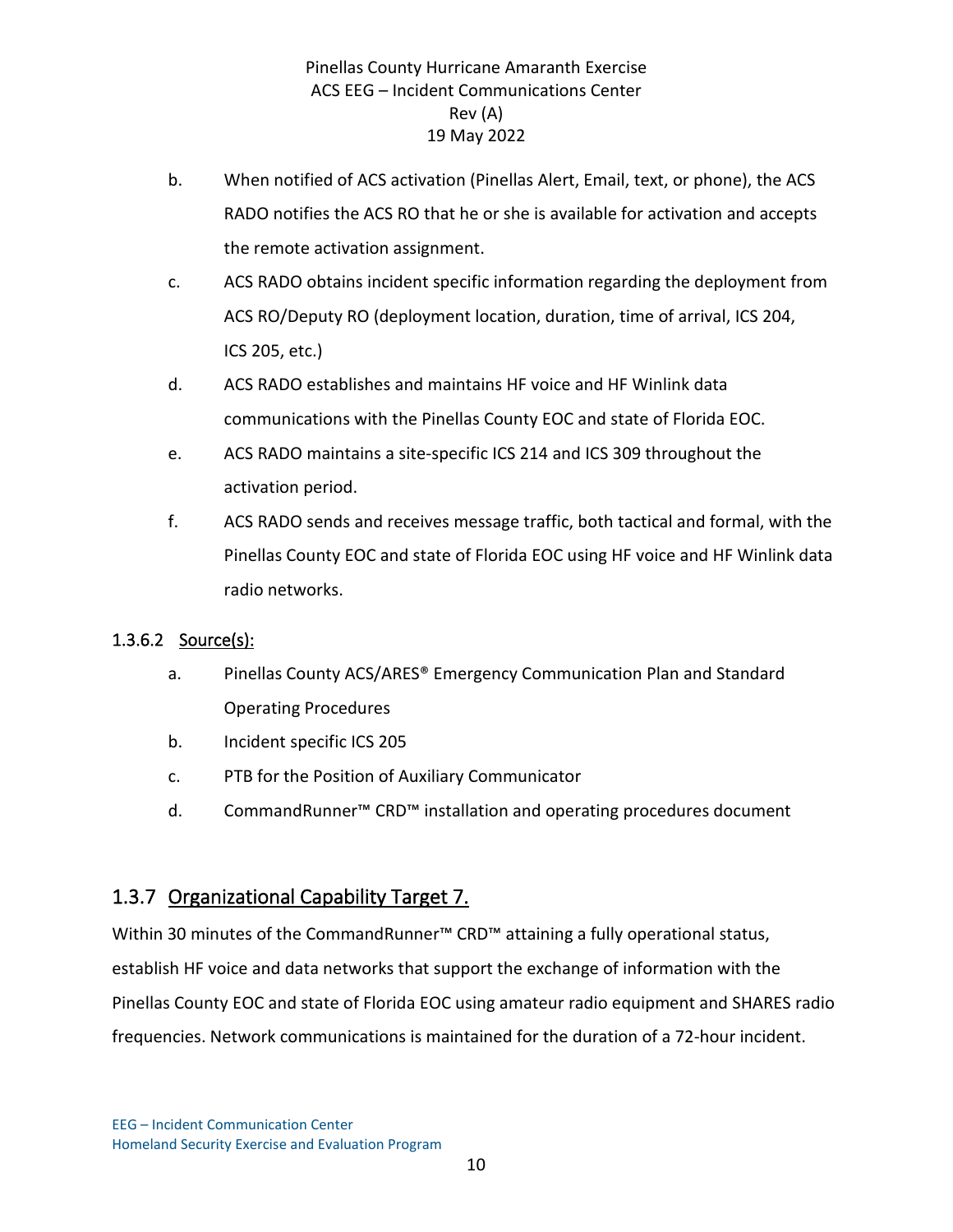### 1.3.7.1 Critical Tasks

- a. ACS RADO obtains, assembles, and prepares the material for a personal Go-Kit that will support a 72-hour remote site activation.
- b. When notified of ACS activation (Pinellas Alert, Email, text, or phone), the ACS RADO notifies the ACS RO that he or she is available for activation and accepts the remote activation assignment.
- c. ACS RADO obtains incident specific information regarding the deployment from ACS RO/Deputy RO (deployment location, duration, time of arrival, ICS 204, ICS 205, etc.)
- d. ACS RADO establishes and maintains SHARES voice and SHARES Winlink data communications with the Pinellas County EOC and state of Florida EOC.
- e. ACS RADO maintains a site-specific ICS 214 and ICS 309 throughout the activation period.
- f. ACS RADO sends and receives message traffic, both tactical and formal, with the Pinellas County EOC and state of Florida EOC using SHARES voice and SHARES Winlink data radio networks.

#### 1.3.7.2 Source(s):

- a. Pinellas County ACS/ARES® Emergency Communication Plan and Standard Operating Procedures
- b. Incident specific ICS 205
- c. PTB for the Position of Auxiliary Communicator
- d. CommandRunner™ CRD™ installation and operating procedures document
- e. SHARES *TBD*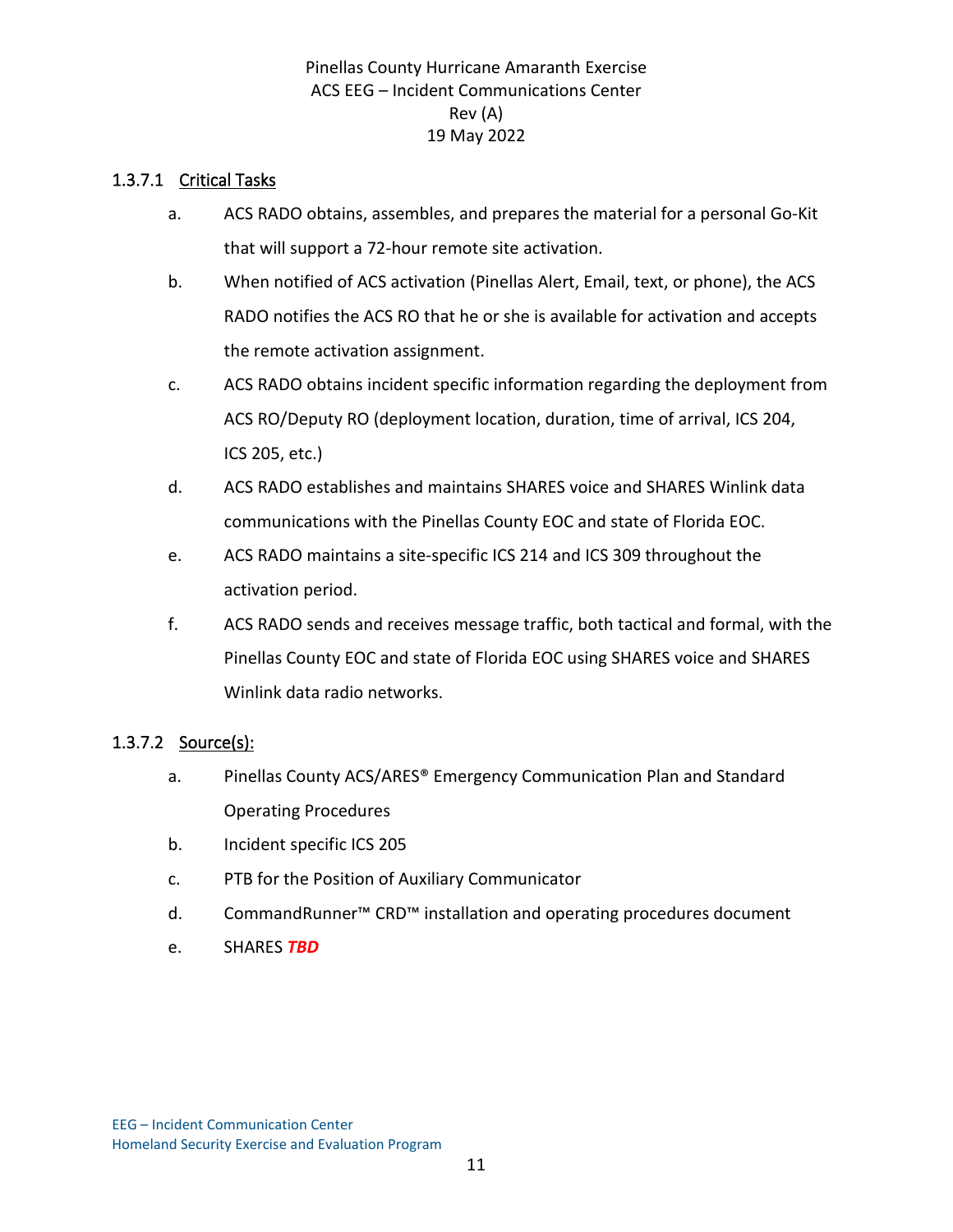## 1.3.8 Organizational Capability Target 8.

Within 1 Hour of ACS and site deactivation, power down; inventory and stow all ancillary equipment; and configure for transport a CommandRunner™ CRD™. Once complete, demobilize resources.

#### 1.3.8.1 Critical Tasks

- a. ACS RADO packs, and readies for transport all personal Go-kit material.
- b. ACS RADO powers down; inventories and stows all ancillary equipment; and configures for transport a CommandRunner™ CRD™.
- c. ACS RADO finalizes the site ICS 214 and ICS 309; secures a copy of the event's ICS documentation package (e.g., ICS 201, ICS 205, elements of Incident Action Plan, etc.); and delivers station records to the Pinellas ACS Admin Officer.
- d. ACS RADO returns home and notifies Pinellas EOC via ACS tactical-resource net of site departure and safe arrival home.

#### 1.3.8.2 Source(s):

- a. Pinellas County ACS/ARES® Emergency Communication Plan and Standard Operating Procedures
- b. Incident specific ICS 205
- c. PTB for the Position of Auxiliary Communicator
- d. CommandRunner™ CRD™ installation and operating procedures document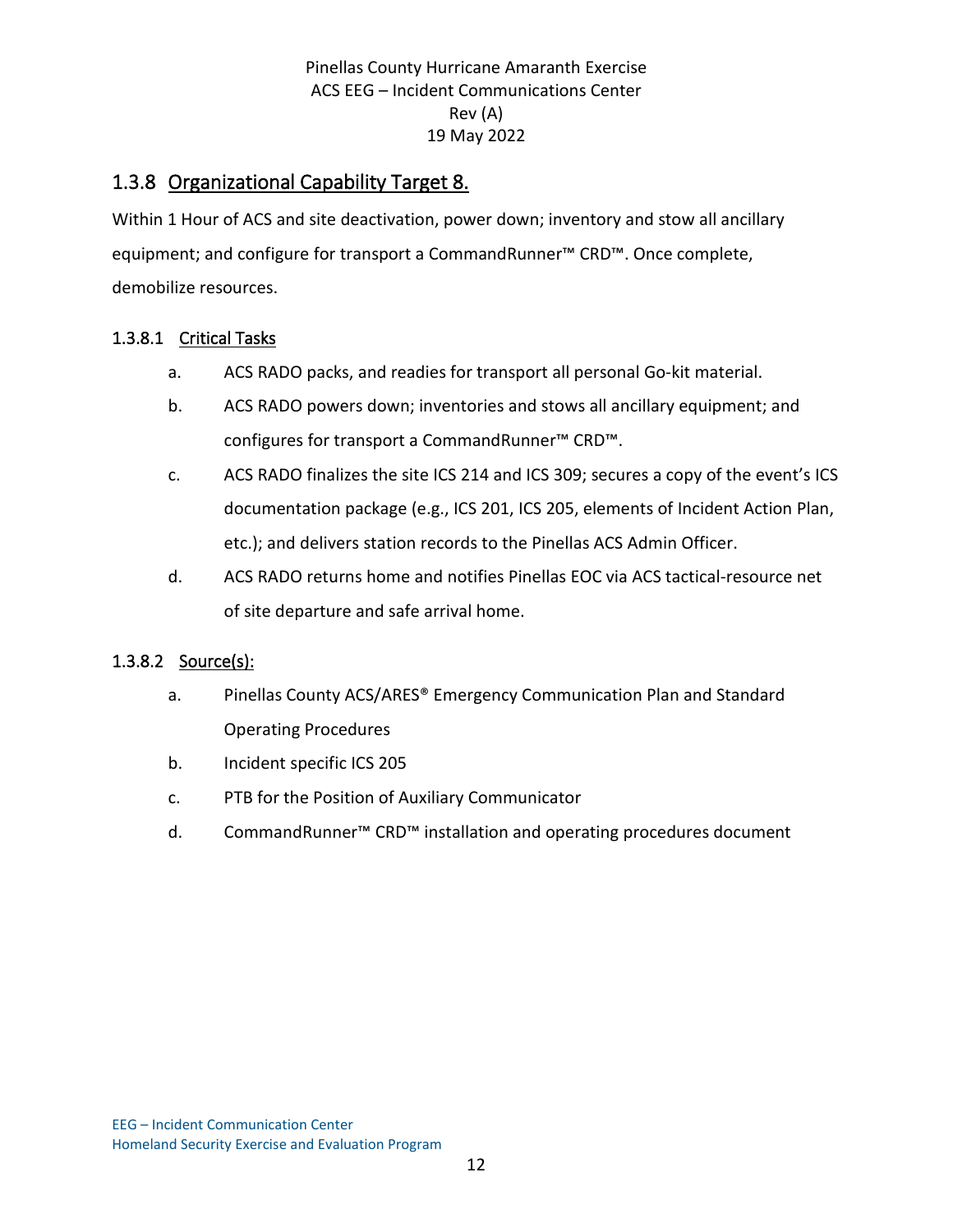## 1.4 EXERCISE EVALUATION GUIDE (EEG) SCORE SHEETS

The Task IDs shown on each EEG score sheet uniquely identify each critical task scheduled for evaluation during the exercise. Each ID has three component parts. The first character identifies the EEG containing the critical task and is assigned one of three values.

- a. **E**: EOC Radio Room EEG
- b. **S**: Emergency Evacuation Shelter EEG
- c. **D**: Incident Communications Center (Deployable resource) EEG

The next three characters identify the Organizational Capability Target (**CT**) number within the EEG while the final two characters identify the Critical Task (**T**) number associated with the capability target. Refer to [Figure 1](#page-15-0) for an example.



*Figure 1. EEG Task Identifier*

## <span id="page-15-0"></span>1.4.1 Organizational Capability Target 1.

Within 30 minutes of arrival at an ICC, ICS staging area, or point of distribution center, emplace and configure a SatRunner™ CRD™ to provide AT&T Firstnet® and Verizon cellular service; high speed ethernet and Wi-Fi internet service; and VoIP telephone service to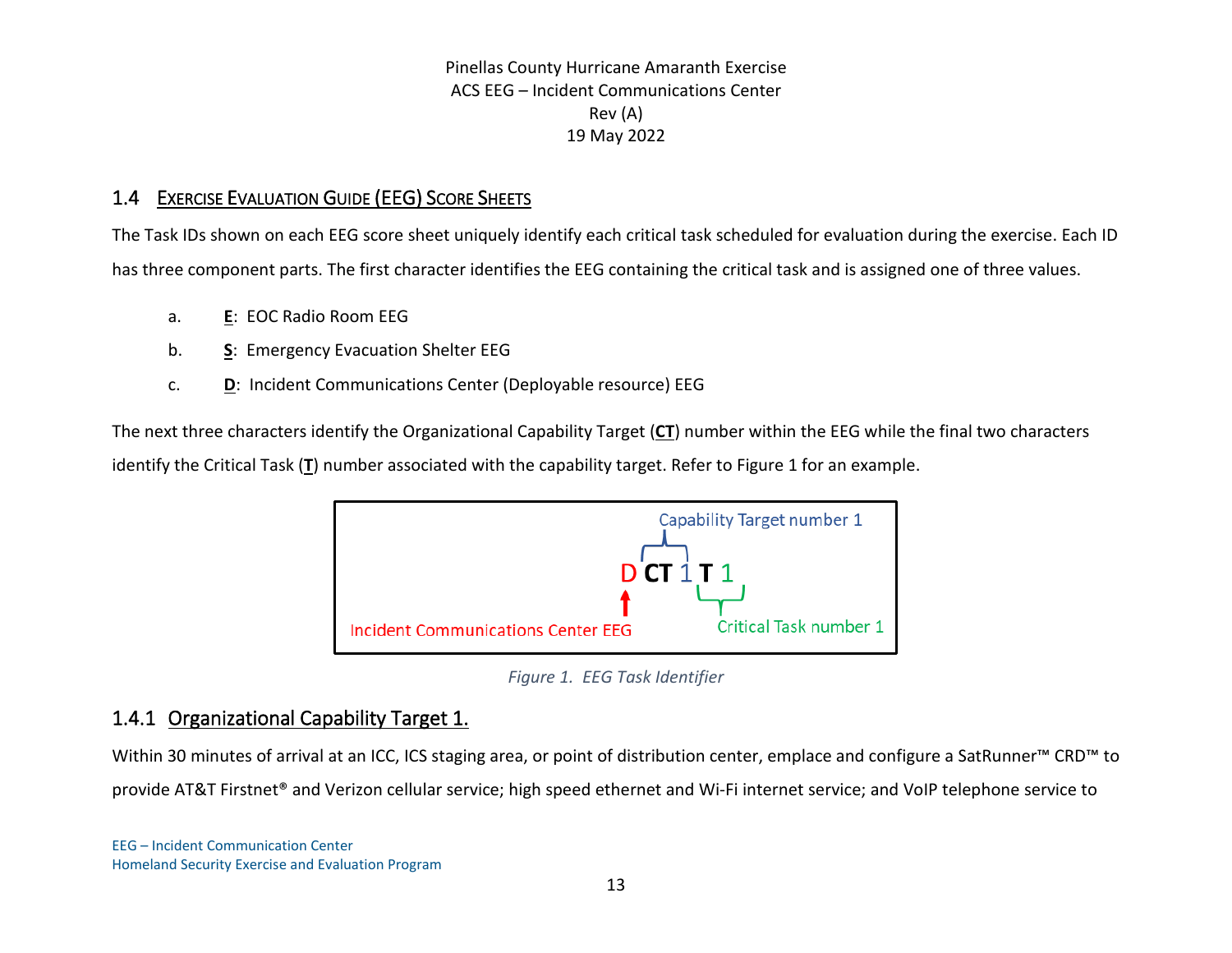co-located emergency management personnel by using an embedded Satellite WAN backhaul capability. Communication and internet services are to be maintained for the duration of a 72-hour incident at locations that provide shelter from the elements but are unable to provide AC power for equipment operation.

| <b>Task ID</b> | <b>Critical Task</b>                                                                                                                                                                                        | <b>AUXC PTB</b><br><b>Item</b> | <b>Observation Notes and Explanation of</b><br><b>Rating</b>                                                                                                                                                                                                                              | <b>Target</b><br><b>Rating</b> |
|----------------|-------------------------------------------------------------------------------------------------------------------------------------------------------------------------------------------------------------|--------------------------------|-------------------------------------------------------------------------------------------------------------------------------------------------------------------------------------------------------------------------------------------------------------------------------------------|--------------------------------|
| DCT1T1         | ACS RADO obtains, assembles, and prepares the<br>material for a personal Go-Kit that will support a<br>72-hour remote site activation.                                                                      | 2a.1, 2a.2,<br>2a.3, 2a.4      | This task will not be evaluated during the<br>May 2022 Pinellas County Hurricane<br>Amaranth Exercise.                                                                                                                                                                                    | N/A                            |
| DCT1T2         | When notified of ACS activation (Pinellas Alert,<br>Email, text, or phone), the ACS RADO notifies the<br>ACS RO that he or she is available for activation<br>and accepts the remote activation assignment. |                                | Many of the ACS members listed in the<br>Everbridge system did not acknowledge<br>receipt of the text or email alerts. However,<br>all ACS members participating in the<br>exercise acknowledged receipt of alerts and<br>notified ACS RO of intention to participate<br>in the exercise. |                                |
| DCT1T3         | ACS RADO obtains incident specific information<br>regarding the deployment from<br>ACS RO/Deputy RO (deployment location,<br>duration, time of arrival, ICS 204, ICS 205, etc.).                            | 2b.1, 2b.2                     | A documentation package containing<br>incident specific information was provided<br>to each ICC team following operational<br>briefing two.                                                                                                                                               | D                              |

## **Table I. EEG Score Sheet – ACS RADO Capability Target 1**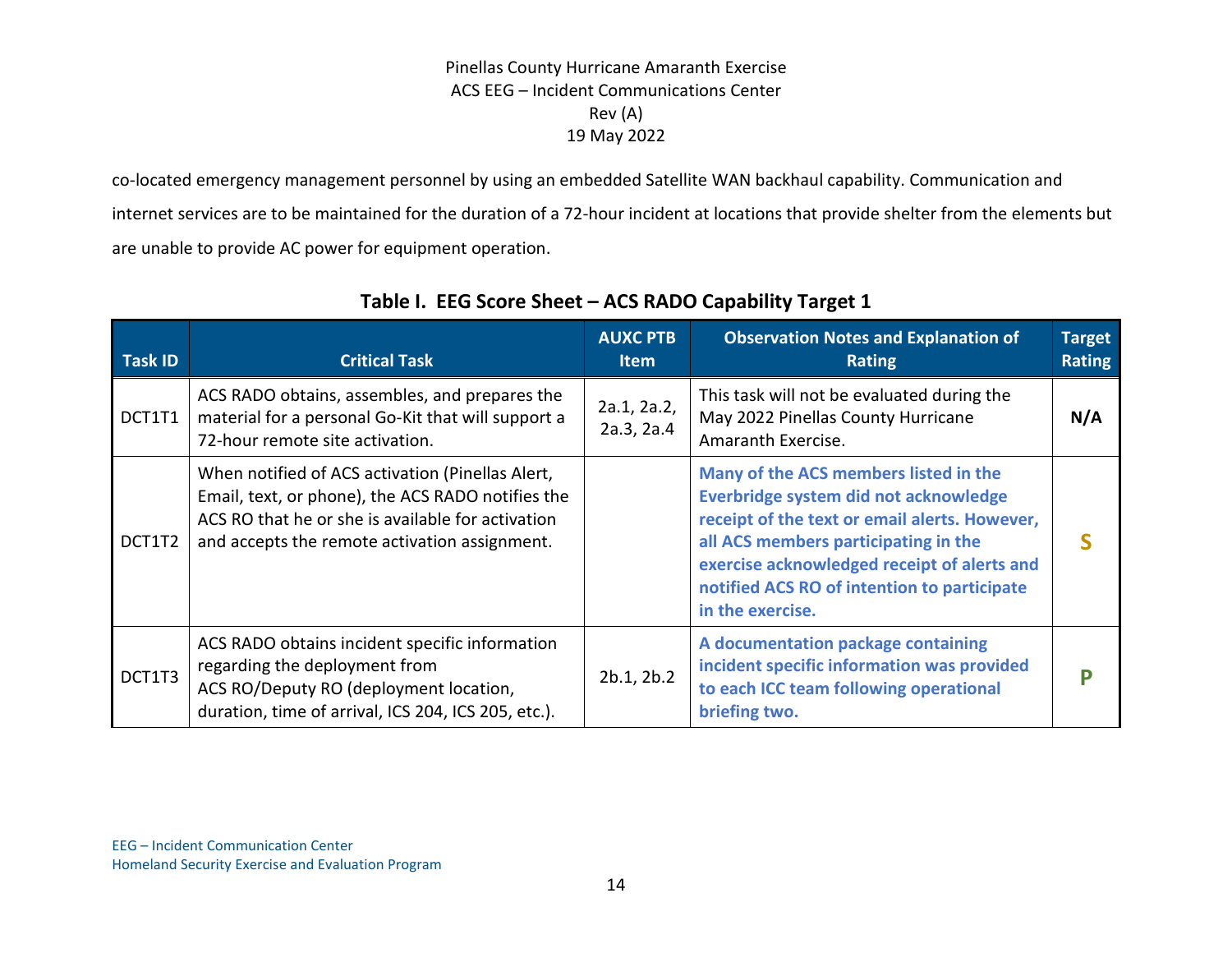# **Table I. EEG Score Sheet – ACS RADO Capability Target 1**

| <b>Task ID</b> | <b>Critical Task</b>                                                                                                                                                                                                                                                     | <b>AUXC PTB</b><br><b>Item</b> | <b>Observation Notes and Explanation of</b><br><b>Rating</b>                                                                                                                                                                                                                                                                                                                                                                                                                                                                                                                              | <b>Target</b><br><b>Rating</b> |
|----------------|--------------------------------------------------------------------------------------------------------------------------------------------------------------------------------------------------------------------------------------------------------------------------|--------------------------------|-------------------------------------------------------------------------------------------------------------------------------------------------------------------------------------------------------------------------------------------------------------------------------------------------------------------------------------------------------------------------------------------------------------------------------------------------------------------------------------------------------------------------------------------------------------------------------------------|--------------------------------|
| DCT1T4         | ACS RADO will emplace and configure the<br>SatRunner <sup>™</sup> CRD <sup>™</sup> to operate using its gasoline<br>powered AC generator, monitor the operational<br>status of the CRD <sup>™</sup> power system, and take<br>corrective action if an error is detected. | 5a.1                           | This task will not be evaluated during the<br>May 2022 Pinellas County Hurricane<br>Amaranth Exercise.                                                                                                                                                                                                                                                                                                                                                                                                                                                                                    | N/A                            |
| DCT1T5         | ACS RADO configures the SatRunner <sup>™</sup> CRD <sup>™</sup> to<br>use a SATCOM WAN backhaul circuit, verifies<br>proper satellite WAN connectivity, monitors the<br>operational status of the satellite WAN, and takes<br>corrective action if an error is detected. | $4a.3(part1)$ ,<br>5a.1        | The default configuration of the<br>Cradlepoint <sup>™</sup> modem within the<br>SatRunner <sup>™</sup> CRD <sup>™</sup> is designed to prioritize<br>local internet, Wi-Fi, and cellular service for<br>WAN backhaul services. The satellite service<br>will only be used if all the higher priority<br>services are unavailable. During the<br>exercise, both Wi-Fi and local cellular<br>services were available, and the ICC teams<br>were directed not to reconfigure the<br>Cradlepoint <sup>™</sup> modem.<br><b>ICC teams verified satellite acquisition and</b><br>connectivity. | D                              |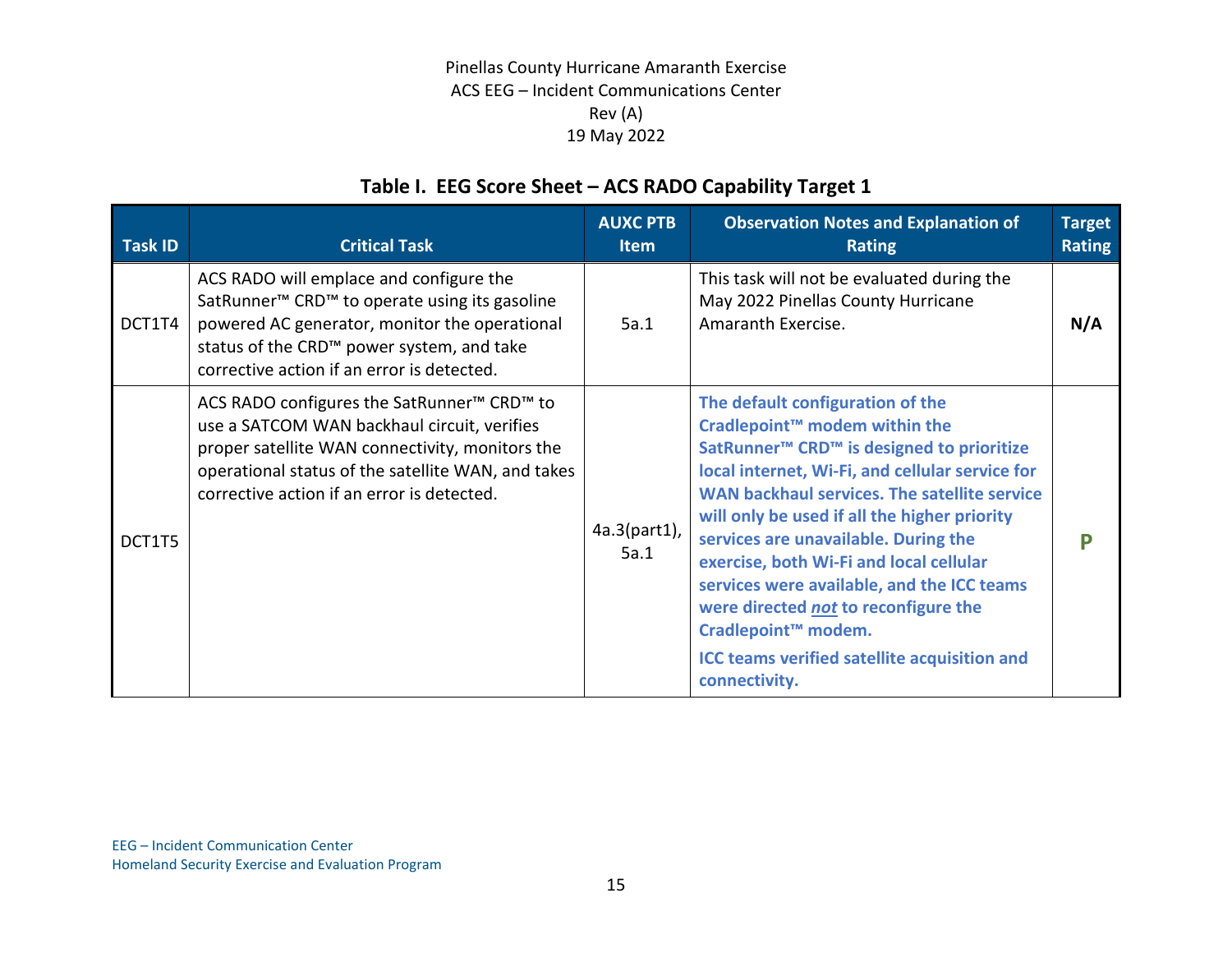## **Table I. EEG Score Sheet – ACS RADO Capability Target 1**

| <b>Task ID</b> | <b>Critical Task</b>                                                                                                                                                                                                                                                                                                     | <b>AUXC PTB</b><br><b>Item</b> | <b>Observation Notes and Explanation of</b><br><b>Rating</b>                                                                                     | <b>Target</b><br><b>Rating</b> |
|----------------|--------------------------------------------------------------------------------------------------------------------------------------------------------------------------------------------------------------------------------------------------------------------------------------------------------------------------|--------------------------------|--------------------------------------------------------------------------------------------------------------------------------------------------|--------------------------------|
| DCT1T6         | ACS RADO configures the SatRunner <sup>™</sup> CRD <sup>™</sup> to<br>provide AT&T Firstnet <sup>®</sup> and Verizon cellular<br>service; verifies and monitors the operational<br>status of both cellular net services; and takes<br>corrective action if an error is detected.                                         | 4a.3 (part1)                   | The SatRunner <sup>™</sup> CRD <sup>™</sup> at the Tropicana<br>Field site was designed to only support<br><b>AT&amp;T Firstnet<sup>®</sup>.</b> |                                |
| DCT1T7         | ACS RADO configures the SatRunner <sup>™</sup> CRD <sup>™</sup> to<br>provide highspeed internet, Wi-Fi, and VoIP<br>telephone capabilities to co-located emergency<br>management personnel, verifies and monitors<br>the operational status of each capability, and<br>takes corrective action if an error is detected. | $4a.3$ (part1)                 |                                                                                                                                                  |                                |
| DCT1T8         | ACS RADO maintains a site-specific ICS 214<br>throughout the activation period.                                                                                                                                                                                                                                          | 5c.1                           | The ICS 214 site activity logs at both ICC<br>sites were well maintained with only very<br>minor issues identified.                              |                                |
|                |                                                                                                                                                                                                                                                                                                                          |                                | Final Association Tax                                                                                                                            |                                |

**Final Capability Target Rating: P**

## 1.4.2 Organizational Capability Target 2.

Within 1 Hour of ACS and site deactivation, power down; inventory and stow all ancillary equipment; and configure for transport a SatRunner™ CRD™. Once complete, demobilize resources.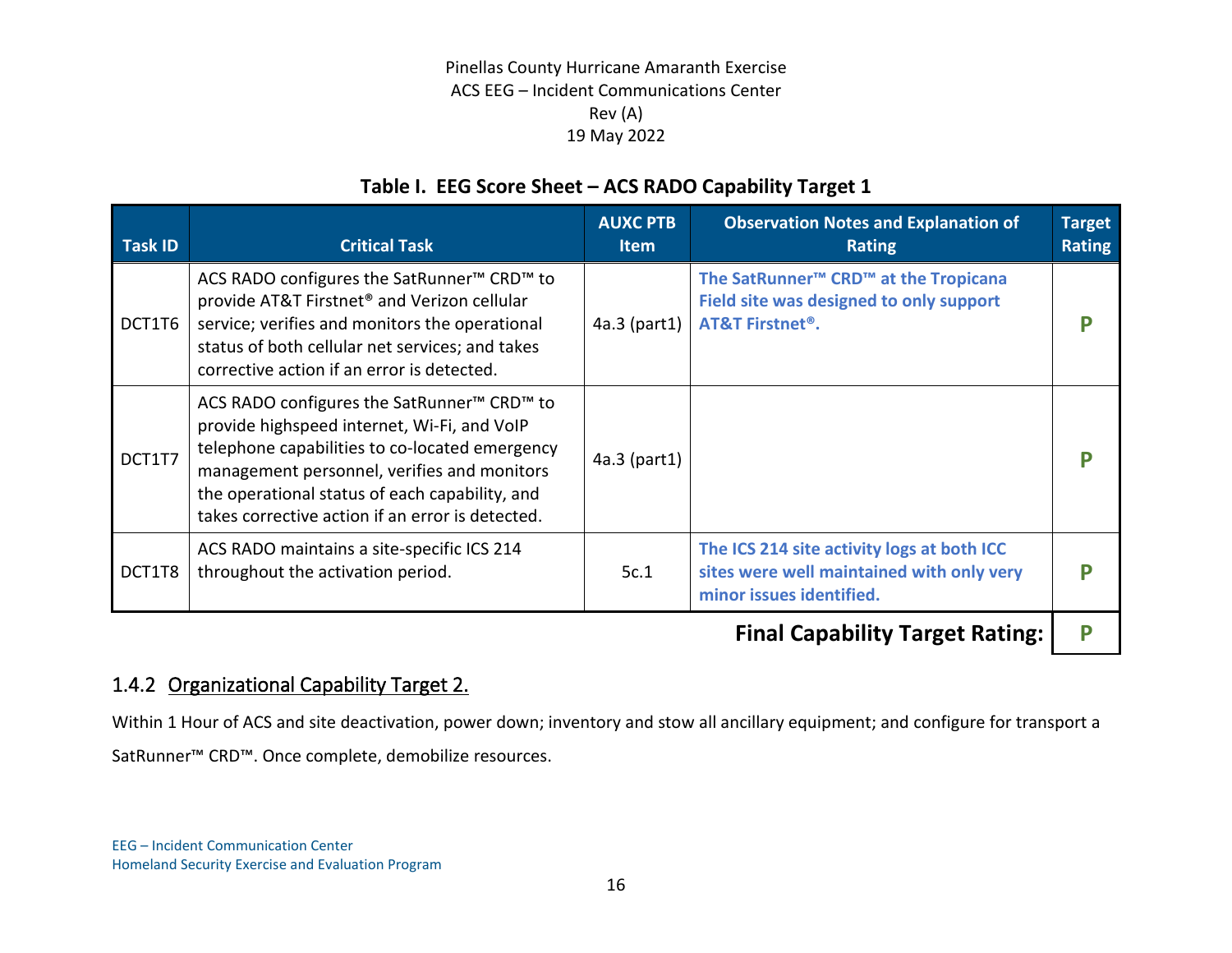# **Table II. EEG Score Sheet – ACS RADO Capability Target 2**

| ACS RADO packs, and readies for transport all<br>This task will not be evaluated during the<br>personal Go-kit material.<br>May 2022 Pinellas County Hurricane<br>DCT2T1<br>Amaranth Exercise.<br>ACS RADO powers down; inventories and stows<br>A cooling fan with the SatRunner™ CRD™<br>assigned to the Tyrone Mall ICC team<br>all ancillary equipment; and configures for<br>continued to operate after the main power<br>transport a SatRunner <sup>™</sup> CRD <sup>™</sup> .<br>switch was set to off. To shut down the fan<br>DCT2T2<br>and prevent the internal battery from being<br>discharged, the system breakers for the<br>CRD <sup>™</sup> had to be turned off.<br>The ICS 214 site activity logs at both ICC<br>ACS RADO finalizes the site ICS 214; secures a<br>copy of the event's ICS documentation package<br>sites were well maintained with only very<br>minor issues identified.<br>DCT2T3<br>5c.1 | Task ID | <b>Critical Task</b>                          | <b>AUXC PTB</b><br><b>Item</b> | <b>Observation Notes and Explanation of</b><br><b>Rating</b> | <b>Target</b><br><b>Rating</b> |
|-------------------------------------------------------------------------------------------------------------------------------------------------------------------------------------------------------------------------------------------------------------------------------------------------------------------------------------------------------------------------------------------------------------------------------------------------------------------------------------------------------------------------------------------------------------------------------------------------------------------------------------------------------------------------------------------------------------------------------------------------------------------------------------------------------------------------------------------------------------------------------------------------------------------------------|---------|-----------------------------------------------|--------------------------------|--------------------------------------------------------------|--------------------------------|
|                                                                                                                                                                                                                                                                                                                                                                                                                                                                                                                                                                                                                                                                                                                                                                                                                                                                                                                               |         |                                               |                                |                                                              | N/A                            |
|                                                                                                                                                                                                                                                                                                                                                                                                                                                                                                                                                                                                                                                                                                                                                                                                                                                                                                                               |         |                                               |                                |                                                              | P                              |
| Action Plan, etc.); and delivers station records to<br>the Pinellas ACS Admin Officer.                                                                                                                                                                                                                                                                                                                                                                                                                                                                                                                                                                                                                                                                                                                                                                                                                                        |         | (e.g., ICS 201, ICS 205, elements of Incident |                                |                                                              | Р                              |
| Each ICC team returned to the EOC for a hot<br>ACS RADO returns home and notifies EOC via ACS<br>tactical-resource net of site departure and safe<br>wash meeting and debrief. Each team<br>DCT2T4<br>arrival home.<br>properly notified the EOC when they<br>departed the ICC site.                                                                                                                                                                                                                                                                                                                                                                                                                                                                                                                                                                                                                                          |         |                                               |                                |                                                              | N/A                            |

**Final Capability Target Rating: | P**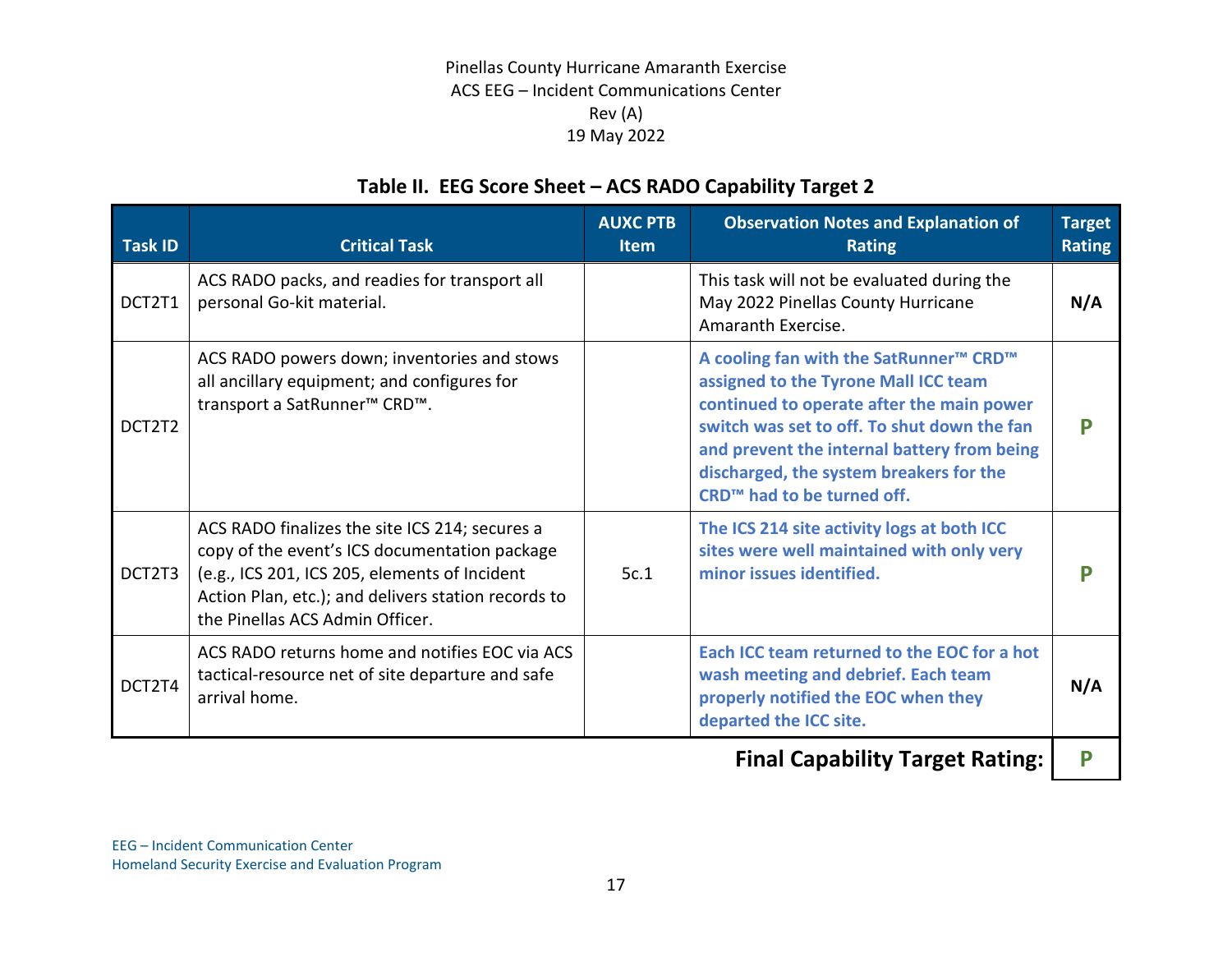## 1.4.3 Organizational Capability Target 3.

Within 1 Hour of arrival at an ICC, ICS staging area, or point of distribution center, emplace and configure a CommandRunner™ CRD™ to support Amateur Radio (VHF, UHF, and HF) voice and Winlink Digital networks; SHARES voice and data networks, 700 and 800 MHz public safety networks, and maritime VHF communications. Communication services are to be maintained for the duration of a 72-hour incident at locations that provide shelter from the elements but are unable to provide AC power for equipment operation.

*NOTE: HF Amateur, SHARES, and maritime radio terminals were not scheduled for use during the exercise and were not energized or configured for operation.*

| <b>Task ID</b> | <b>Critical Task</b>                                                                                                                                                                                        | <b>AUXC PTB</b><br>Item   | <b>Observation Notes and Explanation of</b><br>Rating                                                                                                                                                                                                                                     | <b>Target</b><br><b>Rating</b> |
|----------------|-------------------------------------------------------------------------------------------------------------------------------------------------------------------------------------------------------------|---------------------------|-------------------------------------------------------------------------------------------------------------------------------------------------------------------------------------------------------------------------------------------------------------------------------------------|--------------------------------|
| DCT3T1         | ACS RADO obtains, assembles, and prepares the<br>material for a personal Go-Kit that will support a<br>72-hour remote site activation.                                                                      | 2a.1, 2a.2,<br>2a.3, 2a.4 | This task will not be evaluated during the<br>May 2022 Pinellas County Hurricane<br>Amaranth Exercise.                                                                                                                                                                                    | N/A                            |
| DCT3T2         | When notified of ACS activation (Pinellas Alert,<br>Email, text, or phone), the ACS RADO notifies the<br>ACS RO that he or she is available for activation<br>and accepts the remote activation assignment. |                           | Many of the ACS members listed in the<br>Everbridge system did not acknowledge<br>receipt of the text or email alerts. However,<br>all ACS members participating in the<br>exercise acknowledged receipt of alerts and<br>notified ACS RO of intention to participate<br>in the exercise. |                                |

## **Table III. EEG Score Sheet – ACS RADO Capability Target 3**

EEG – Incident Communication Center Homeland Security Exercise and Evaluation Program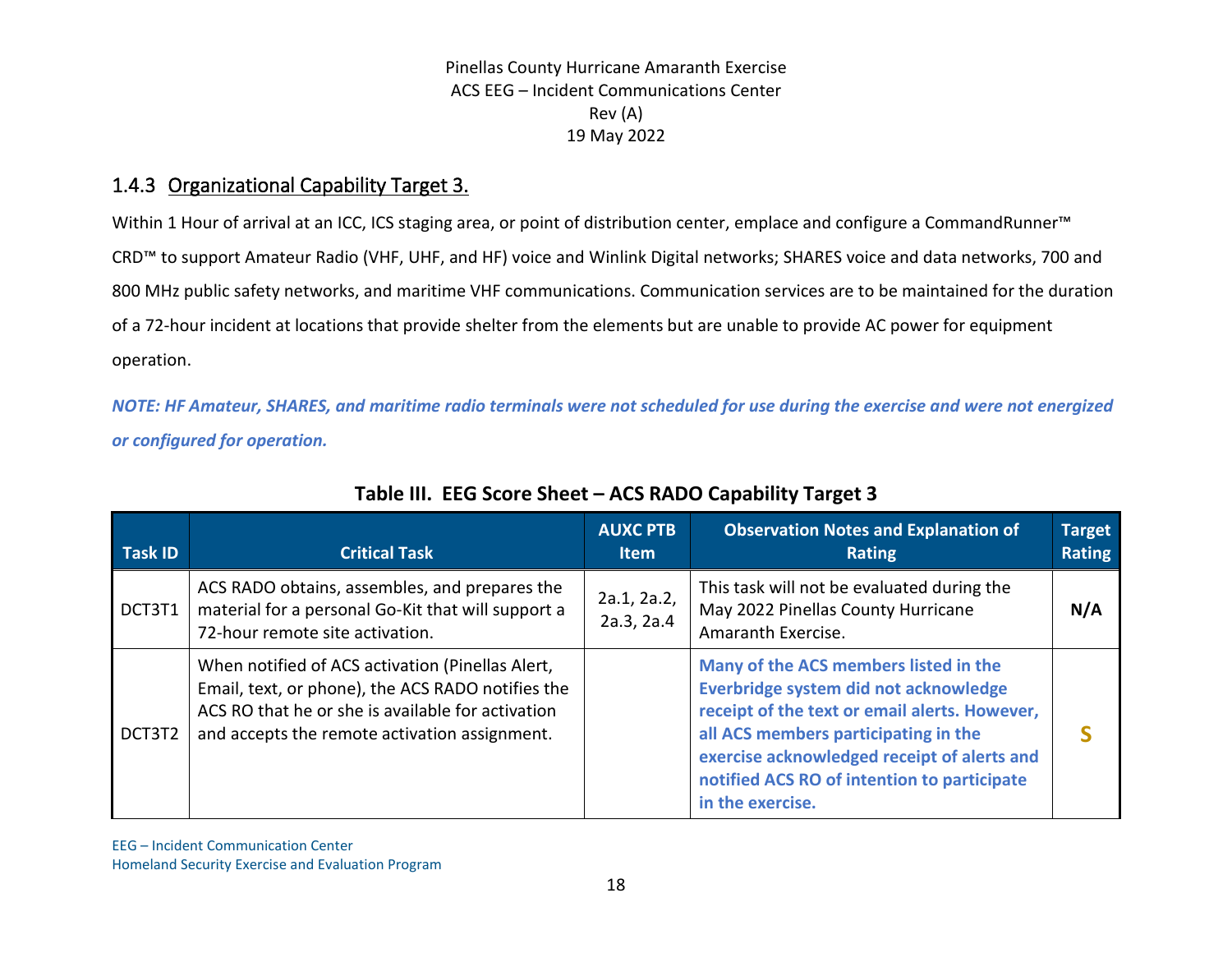# **Table III. EEG Score Sheet – ACS RADO Capability Target 3**

| <b>Task ID</b> | <b>Critical Task</b>                                                                                                                                                                                                                                             | <b>AUXC PTB</b><br><b>Item</b>       | <b>Observation Notes and Explanation of</b><br><b>Rating</b>                                                                                                                                                                              | <b>Target</b><br><b>Rating</b> |
|----------------|------------------------------------------------------------------------------------------------------------------------------------------------------------------------------------------------------------------------------------------------------------------|--------------------------------------|-------------------------------------------------------------------------------------------------------------------------------------------------------------------------------------------------------------------------------------------|--------------------------------|
| DCT3T3         | ACS RADO obtains incident specific information<br>regarding the deployment from<br>ACS RO/Deputy RO (deployment location,<br>duration, time of arrival, ICS 204, ICS 205, etc.).                                                                                 | 2b.1, 2b.2                           | A documentation package containing<br>incident specific information was provided<br>to the EOC radio room team following<br>operational briefing two.                                                                                     |                                |
| DCT3T4         | ACS RADO will emplace and configure the<br>CommandRunner <sup>™</sup> CRD <sup>™</sup> to operate using its<br>gasoline powered AC generator, monitor the<br>operational status of the CRD™ power system,<br>and take corrective action if an error is detected. | 5a.1                                 | This task will not be evaluated during the<br>May 2022 Pinellas County Hurricane<br>Amaranth Exercise.                                                                                                                                    | N/A                            |
| DCT3T5         | ACS RADO configures radios and deploys antenna<br>systems that support Amateur Radio (VHF, UHF,<br>and HF) voice and digital networks; SHARES voice<br>and data networks, 700 and 800 MHz public<br>safety networks, and maritime VHF<br>communication.          | 4a.2(part2),<br>4a.3(part1),<br>5a.1 | HF Amateur, SHARES, and maritime radio<br>terminals were not scheduled for use during<br>the exercise and were not energized or<br>configured for operation. The exercise<br>limited antenna deployment to VHF and<br><b>UHF systems.</b> | D                              |
| DCT3T6         | ACS RADO configures CRD™ computer systems<br>and TNCs to support Winlink digital<br>communications.                                                                                                                                                              |                                      | The CommandRunner <sup>™</sup> CRD <sup>™</sup> located at the<br><b>Tropicana Field site was not designed with</b><br>an embedded computer system. A personal<br>laptop was used to support Winlink digital<br>communications.           |                                |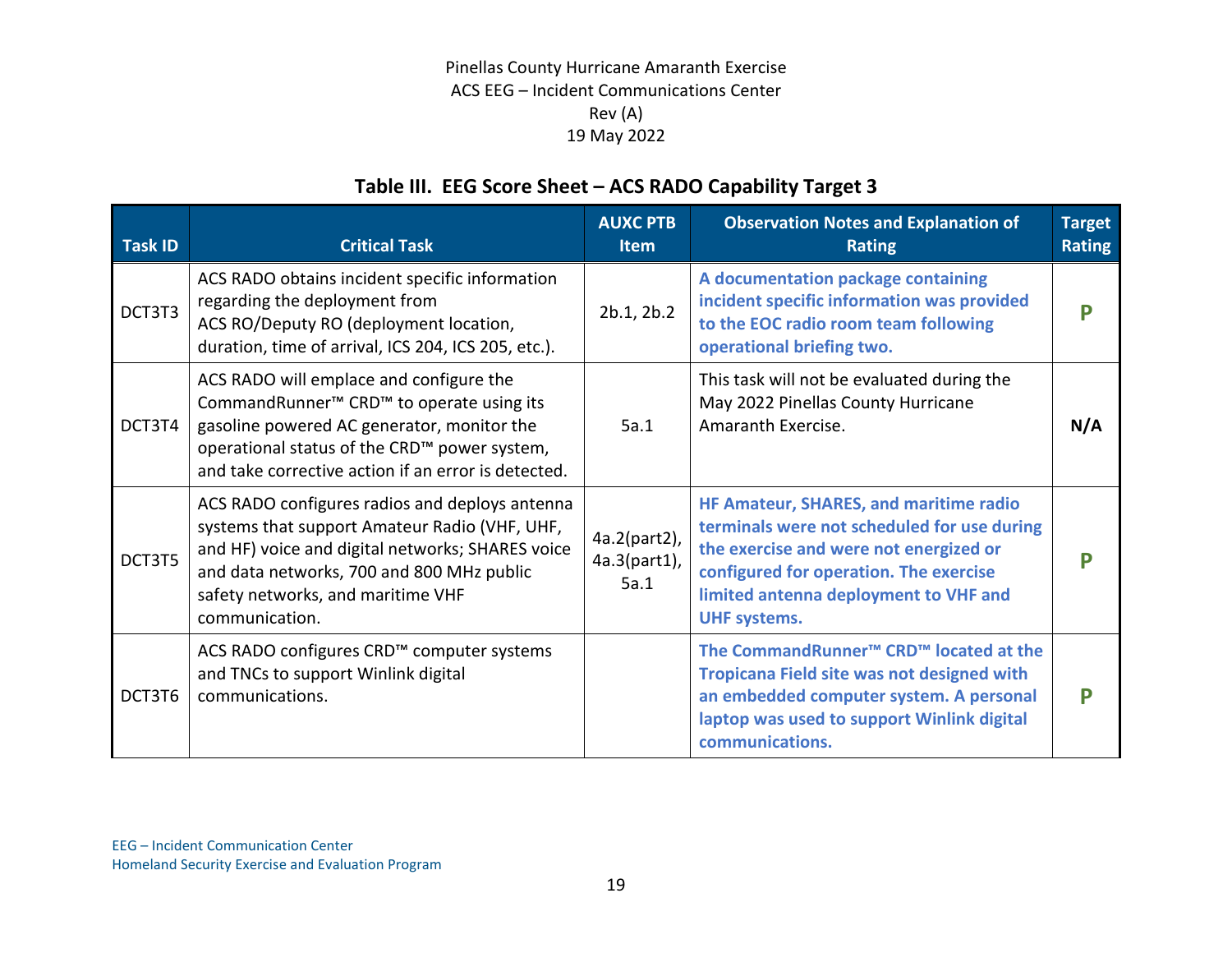## **Table III. EEG Score Sheet – ACS RADO Capability Target 3**

| Task ID | <b>Critical Task</b>                                                            | <b>AUXC PTB</b><br><b>Item</b> | <b>Observation Notes and Explanation of</b><br><b>Rating</b>                                                        | <b>Target</b><br>Rating |
|---------|---------------------------------------------------------------------------------|--------------------------------|---------------------------------------------------------------------------------------------------------------------|-------------------------|
| DCT3T7  | ACS RADO maintains a site-specific ICS 214<br>throughout the activation period. | 5c.1                           | The ICS 214 site activity logs at both ICC<br>sites were well maintained with only very<br>minor issues identified. |                         |
|         |                                                                                 |                                | <b>Final Capability Target Rating:</b>                                                                              |                         |

## 1.4.4 Organizational Capability Target 4.

Within 1 Hour of arrival at an ICC, ICS staging area, or point of distribution center, emplace and configure a CommandRunner™ CRD™ to support high speed ethernet and Wi-Fi internet service; and VoIP telephone service to co-located emergency management personnel by using a commercially available cellular service WAN backhaul capability. Communication services are to be maintained for the duration of a 72-hour incident at locations that provide shelter from the elements but are unable to provide AC power for equipment operation.

| Task ID | <b>Critical Task</b>                                                                                                                   | <b>AUXC PTB</b><br><b>Item</b> | <b>Observation Notes and Explanation of</b><br><b>Rating</b>                                           | <b>Target</b><br>Rating |
|---------|----------------------------------------------------------------------------------------------------------------------------------------|--------------------------------|--------------------------------------------------------------------------------------------------------|-------------------------|
| DCT4T1  | ACS RADO obtains, assembles, and prepares the<br>material for a personal Go-Kit that will support a<br>72-hour remote site activation. | 2a.1, 2a.2,<br>2a.3, 2a.4      | This task will not be evaluated during the<br>May 2022 Pinellas County Hurricane<br>Amaranth Exercise. | N/A                     |

## **Table IV. EEG Score Sheet – ACS RADO Capability Target 4**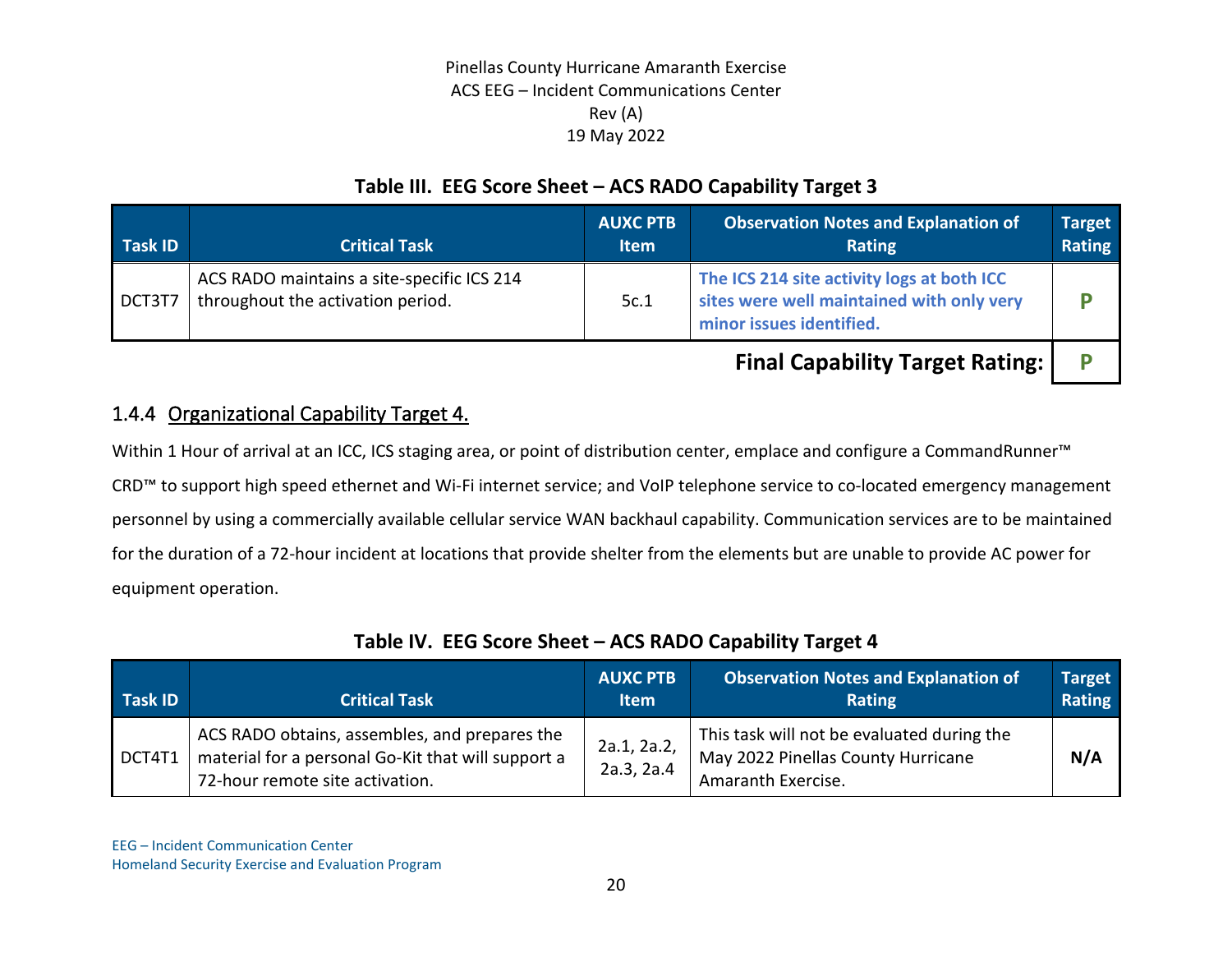# **Table IV. EEG Score Sheet – ACS RADO Capability Target 4**

| <b>Task ID</b> | <b>Critical Task</b>                                                                                                                                                                                                                                                                                                | <b>AUXC PTB</b><br><b>Item</b> | <b>Observation Notes and Explanation of</b><br><b>Rating</b>                                                                                                                                                                                                                              | <b>Target</b><br><b>Rating</b> |
|----------------|---------------------------------------------------------------------------------------------------------------------------------------------------------------------------------------------------------------------------------------------------------------------------------------------------------------------|--------------------------------|-------------------------------------------------------------------------------------------------------------------------------------------------------------------------------------------------------------------------------------------------------------------------------------------|--------------------------------|
| DCT4T2         | When notified of ACS activation (Pinellas Alert,<br>Email, text, or phone), the ACS RADO notifies the<br>ACS RO that he or she is available for activation<br>and accepts the remote activation assignment.                                                                                                         |                                | Many of the ACS members listed in the<br>Everbridge system did not acknowledge<br>receipt of the text or email alerts. However,<br>all ACS members participating in the<br>exercise acknowledged receipt of alerts and<br>notified ACS RO of intention to participate<br>in the exercise. |                                |
| DCT4T3         | ACS RADO obtains incident specific information<br>regarding the deployment from<br>ACS RO/Deputy RO (deployment location,<br>duration, time of arrival, ICS 204, ICS 205, etc.).                                                                                                                                    | 2b.1, 2b.2                     | A documentation package containing<br>incident specific information was provided<br>to the EOC radio room team following<br>operational briefing two.                                                                                                                                     |                                |
| DCT4T4         | ACS RADO will emplace and configure the<br>CommandRunner <sup>™</sup> CRD <sup>™</sup> to operate using its<br>gasoline powered AC generator, monitor the<br>operational status of the CRD™ power system,<br>and take corrective action if an error is detected.                                                    | 5a.1                           | This task will not be evaluated during the<br>May 2022 Pinellas County Hurricane<br>Amaranth Exercise.                                                                                                                                                                                    | N/A                            |
| DCT4T5         | ACS RADO configures the CommandRunner <sup>™</sup><br>CRD™ to provide highspeed internet, Wi-Fi, and<br>VoIP telephone capabilities to co-located<br>emergency management personnel; verifies and<br>monitors the operational status of each<br>capability; and takes corrective action if an error<br>is detected. | $4a.3(part1)$ ,<br>5a.1        |                                                                                                                                                                                                                                                                                           |                                |

EEG – Incident Communication Center

Homeland Security Exercise and Evaluation Program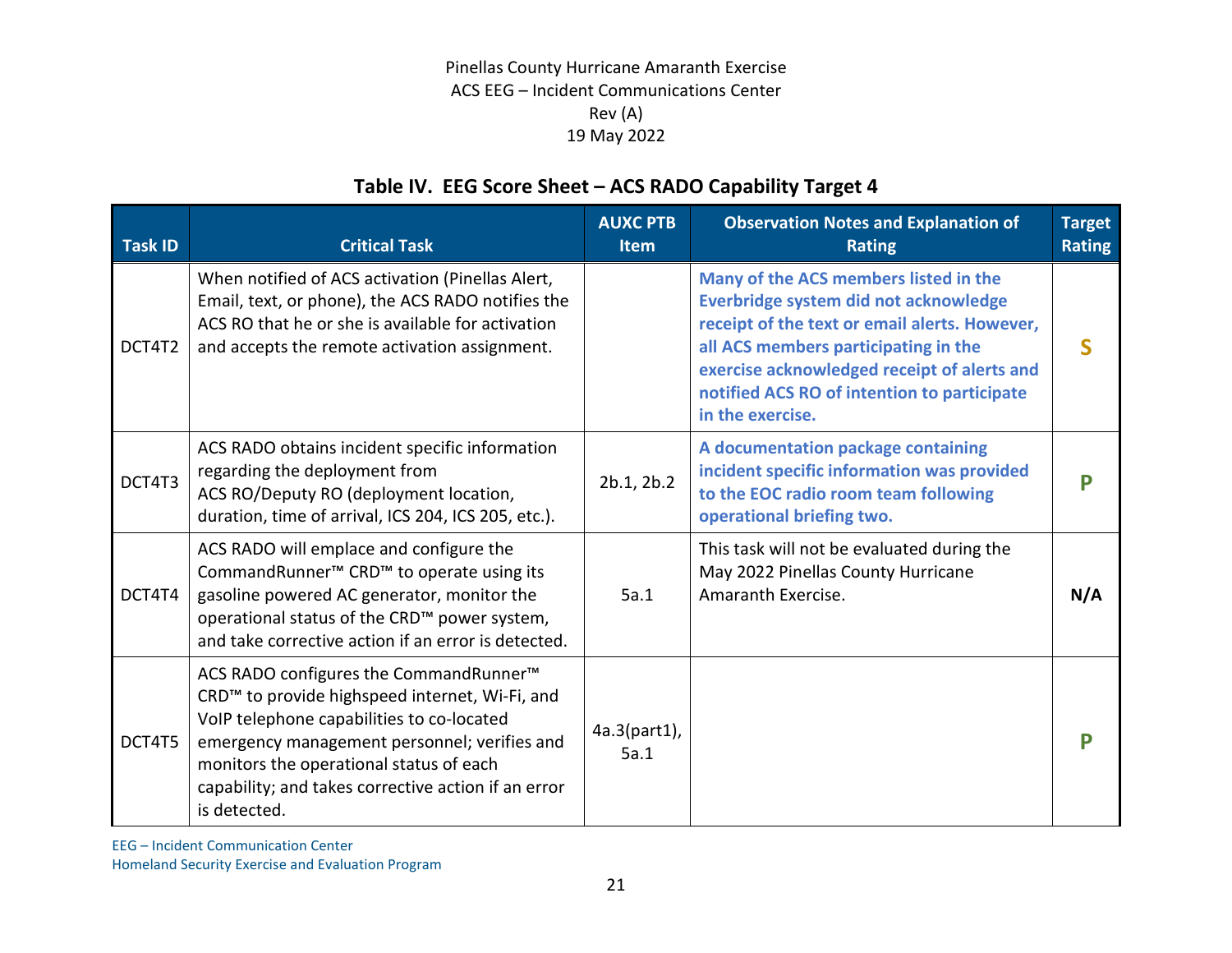## **Table IV. EEG Score Sheet – ACS RADO Capability Target 4**

| Task ID | <b>Critical Task</b>                                                                | <b>AUXC PTB</b><br><b>Item</b> | <b>Observation Notes and Explanation of</b><br><b>Rating</b>                                                        | <b>Target</b><br>Rating |
|---------|-------------------------------------------------------------------------------------|--------------------------------|---------------------------------------------------------------------------------------------------------------------|-------------------------|
| DCT4T6  | EOC ACS RADO maintains a site-specific ICS 214<br>throughout the activation period. | 5c.1                           | The ICS 214 site activity logs at both ICC<br>sites were well maintained with only very<br>minor issues identified. |                         |
|         |                                                                                     |                                | <b>Final Capability Target Rating:</b>                                                                              |                         |

## 1.4.5 Organizational Capability Target 5.

Within 30 minutes of the CommandRunner™ CRD™ attaining a fully operational status, establish VHF/UHF voice and data networks that support the exchange of information with the deployed ACS resources, Pinellas County municipalities, and the Pinellas County EOC using VHF amateur radio and 800-MHz radio networks. Network communications is maintained for the duration of a 72-hour incident.

| Task ID | <b>Critical Task</b>                                                                                                                   | <b>AUXC PTB</b><br><b>Item</b> | Observation Notes and Explanation of<br>Rating                                                         | <b>Target</b><br>Rating |
|---------|----------------------------------------------------------------------------------------------------------------------------------------|--------------------------------|--------------------------------------------------------------------------------------------------------|-------------------------|
| DCT5T1  | ACS RADO obtains, assembles, and prepares the<br>material for a personal Go-Kit that will support a<br>72-hour remote site activation. | 2a.1, 2a.2,<br>2a.3, 2a.4      | This task will not be evaluated during the<br>May 2022 Pinellas County Hurricane<br>Amaranth Exercise. | N/A                     |

## **Table V. EEG Score Sheet – ACS RADO Capability Target 5**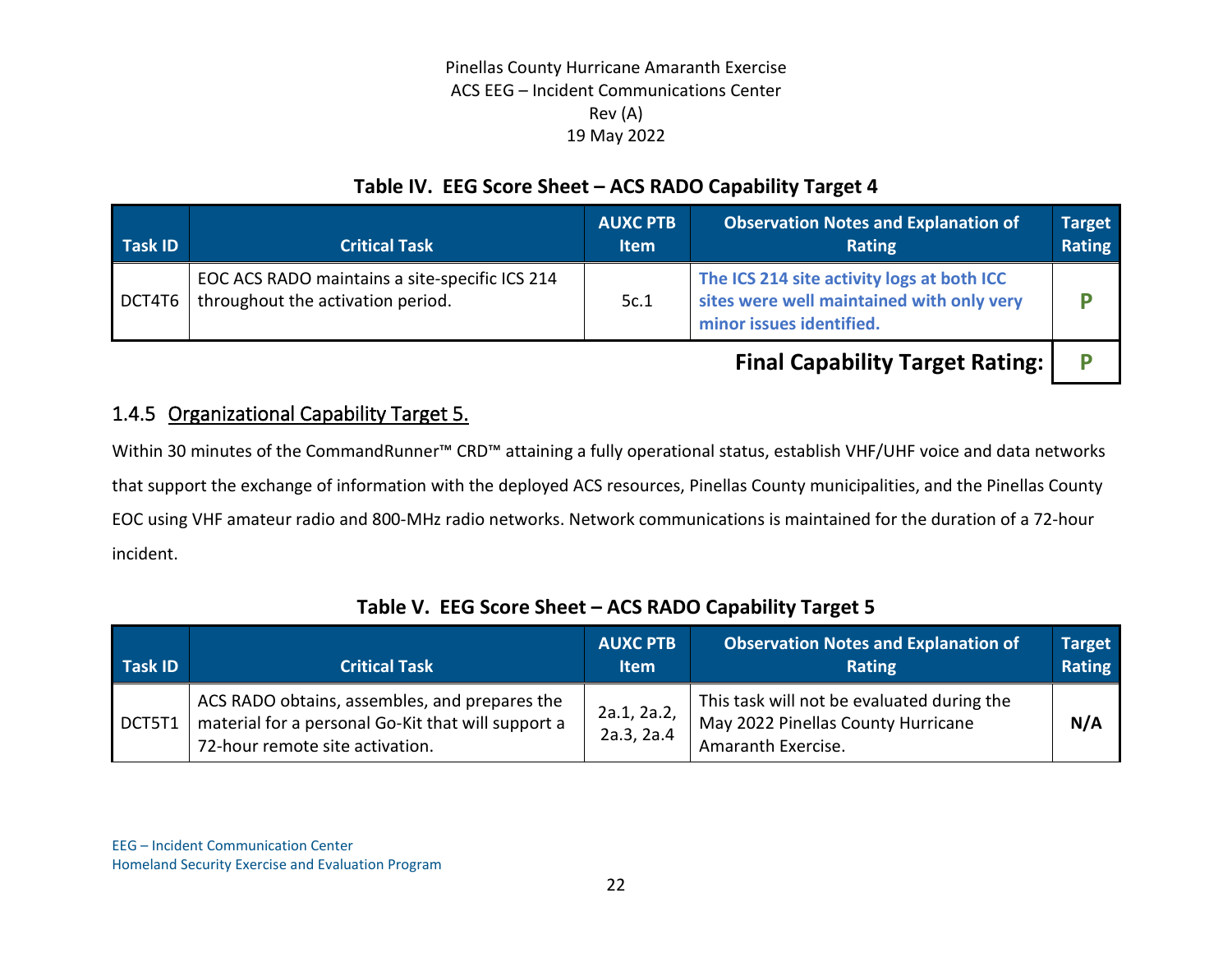# **Table V. EEG Score Sheet – ACS RADO Capability Target 5**

| Task ID | <b>Critical Task</b>                                                                                                                                                                                        | <b>AUXC PTB</b><br><b>Item</b> | <b>Observation Notes and Explanation of</b><br><b>Rating</b>                                                                                                                                                                                                                                                                                                                     | <b>Target</b><br><b>Rating</b> |
|---------|-------------------------------------------------------------------------------------------------------------------------------------------------------------------------------------------------------------|--------------------------------|----------------------------------------------------------------------------------------------------------------------------------------------------------------------------------------------------------------------------------------------------------------------------------------------------------------------------------------------------------------------------------|--------------------------------|
| DCT5T2  | When notified of ACS activation (Pinellas Alert,<br>Email, text, or phone), the ACS RADO notifies the<br>ACS RO that he or she is available for activation<br>and accepts the remote activation assignment. |                                | Many of the ACS members listed in the<br>Everbridge system did not acknowledge<br>receipt of the text or email alerts. However,<br>all ACS members participating in the<br>exercise acknowledged receipt of alerts and<br>notified ACS RO of intention to participate<br>in the exercise.                                                                                        |                                |
| DCT5T3  | ACS RADO obtains incident specific information<br>regarding the deployment from<br>ACS RO/Deputy RO (deployment location,<br>duration, time of arrival, ICS 204, ICS 205, etc.)                             | 2b.1, 2b.2                     | A documentation package containing<br>incident specific information was provided<br>to the EOC radio room team following<br>operational briefing two.                                                                                                                                                                                                                            |                                |
| DCT5T4  | ACS RADO establishes and maintains VHF<br>amateur and 800-MHz voice radio networks with<br>deployed ACS resources, Pinellas County<br>municipalities, and the Pinellas County EOC.                          |                                | <b>Connectivity testing with the 29 Pinellas</b><br><b>County municipalities was divided between</b><br>the two ICC teams. Discrepancies were<br>found in the contact information. VoIP and<br>800MHz contacts were successfully<br>completed with 20 municipalities. No VHF<br>Amateur contacts were completed. All ICC<br>systems were demonstrated to be fully<br>functional. |                                |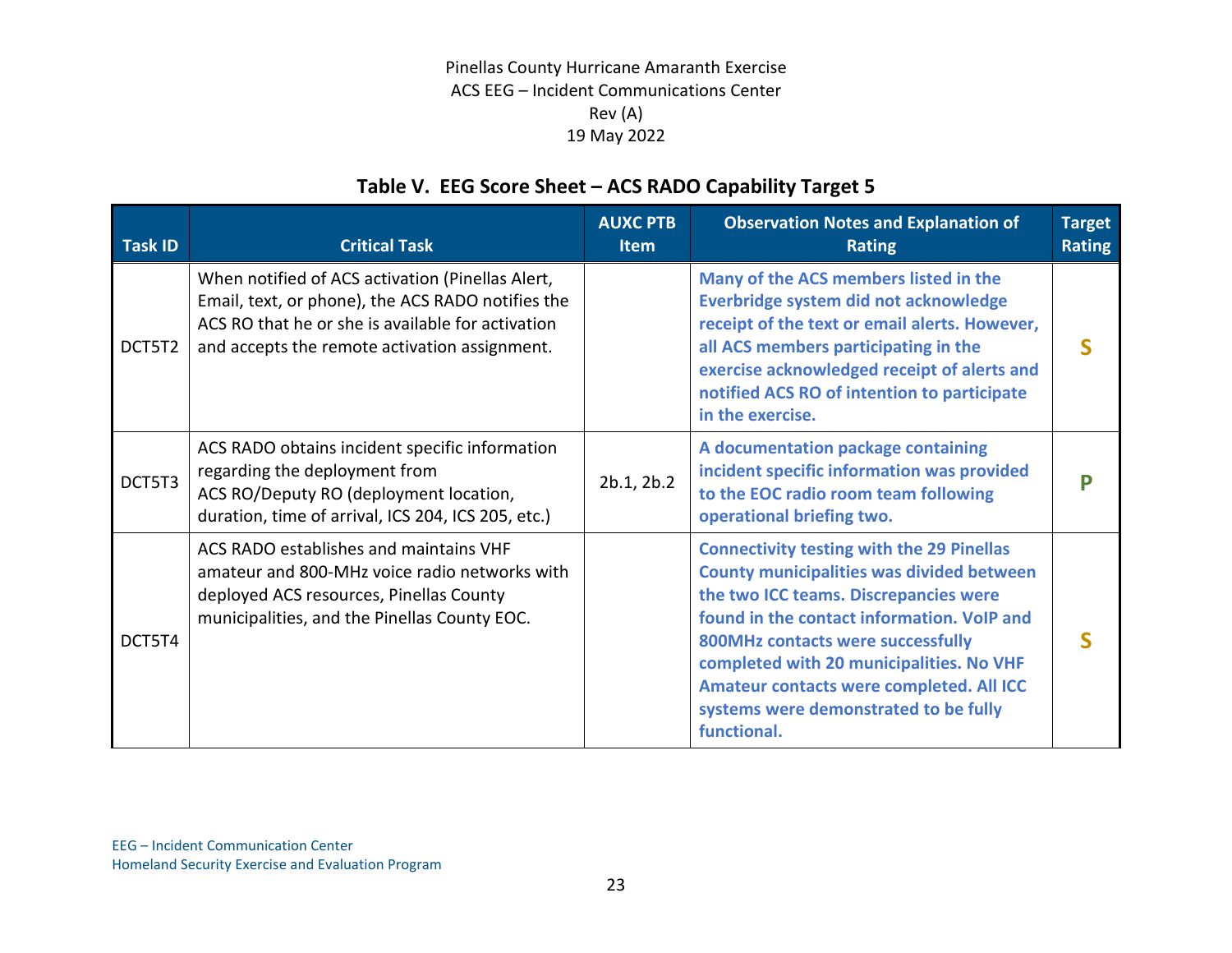# **Table V. EEG Score Sheet – ACS RADO Capability Target 5**

| <b>Task ID</b> | <b>Critical Task</b>                                                                                                                                                                                                                  | <b>AUXC PTB</b><br><b>Item</b> | <b>Observation Notes and Explanation of</b><br><b>Rating</b>                                                                                                                                                                                                                                                                                                                                                                                          | <b>Target</b><br><b>Rating</b> |
|----------------|---------------------------------------------------------------------------------------------------------------------------------------------------------------------------------------------------------------------------------------|--------------------------------|-------------------------------------------------------------------------------------------------------------------------------------------------------------------------------------------------------------------------------------------------------------------------------------------------------------------------------------------------------------------------------------------------------------------------------------------------------|--------------------------------|
| DCT5T5         | ACS RADO establishes and maintains VHF Winlink<br>data communications with the Pinellas County<br>EOC.                                                                                                                                |                                | The CommandRunner <sup>™</sup> CRD <sup>™</sup> located at the<br>Tropicana Field site was not designed with a<br><b>VHF radio that would support VHF digital</b><br>communications. The operators at the<br><b>Tropicana Field site used telnet for Winlink</b><br>communications.<br>All digital communications between the<br><b>Tyrone Mall site and the EOC used VaraFM.</b><br>Winlink messages were sent to the VHF<br>RMS located at the EOC. | P                              |
| DCT5T6         | ACS RADO sends and receives voice message<br>traffic, both tactical and formal, with deployed<br>ACS resources, Pinellas County municipalities,<br>and the Pinellas County EOC using VHF amateur<br>radio and 800-MHz radio networks. |                                | The scope of testing for the exercise was<br>limited to connectivity testing with the<br><b>Pinellas County Municipalities.</b><br>All voice message traffic was exchanged<br>with the EOC radio room using VHF amateur<br>radio. The exercise did not incorporate<br>message exchanges between ICC and<br>shelter teams.                                                                                                                             |                                |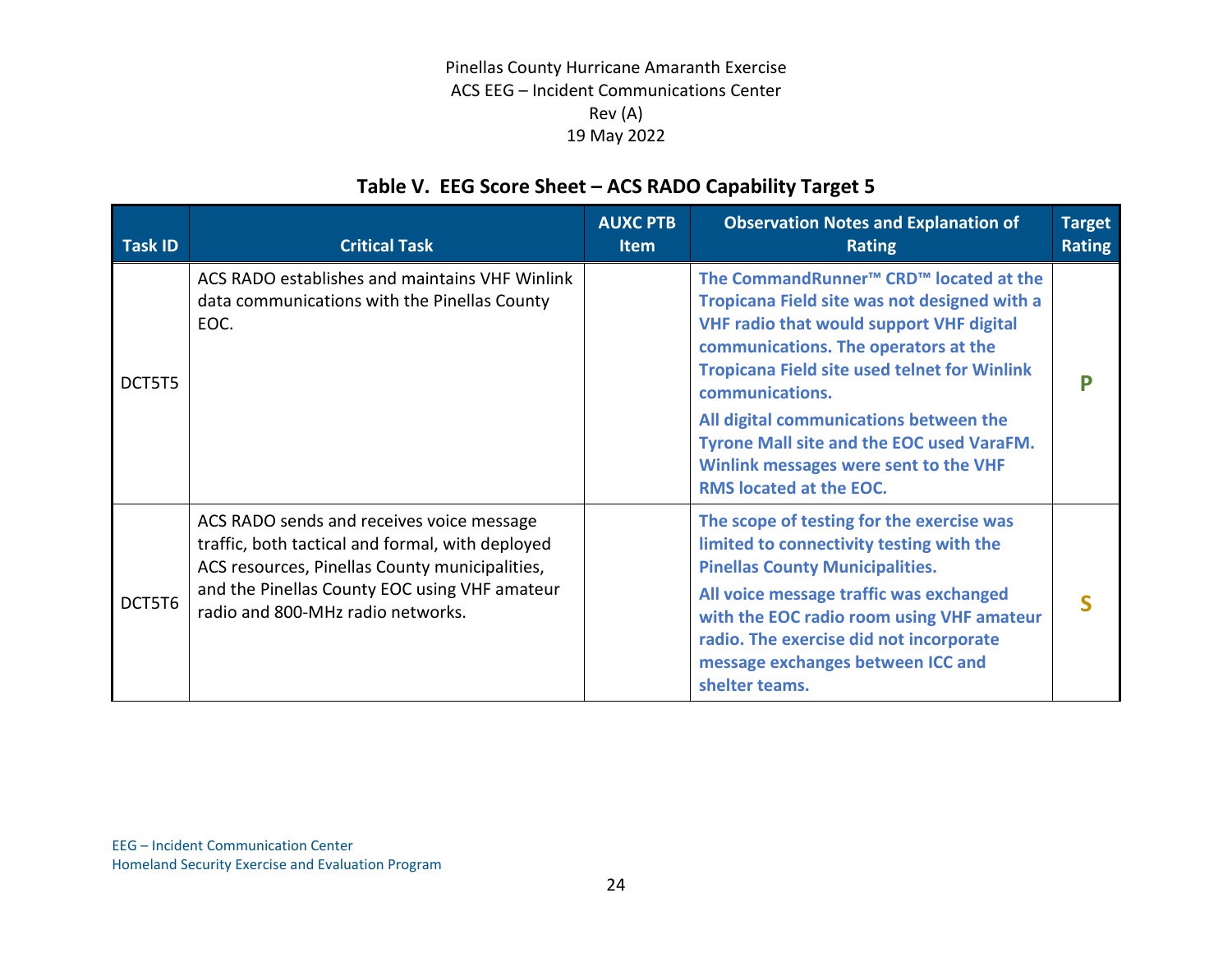# **Table V. EEG Score Sheet – ACS RADO Capability Target 5**

| <b>Task ID</b> | <b>Critical Task</b>                                                                                                                         | <b>AUXC PTB</b><br><b>Item</b> | <b>Observation Notes and Explanation of</b><br><b>Rating</b>                                                                                                                                                                                                                                                                                                                                                                                   | <b>Target</b><br><b>Rating</b> |
|----------------|----------------------------------------------------------------------------------------------------------------------------------------------|--------------------------------|------------------------------------------------------------------------------------------------------------------------------------------------------------------------------------------------------------------------------------------------------------------------------------------------------------------------------------------------------------------------------------------------------------------------------------------------|--------------------------------|
| DCT5T7         | ACS RADO sends and receives digital message<br>traffic, both tactical and formal, with the Pinellas<br>EOC using a VHF Winlink data network. |                                | The CommandRunner <sup>™</sup> CRD <sup>™</sup> located at the<br>Tropicana Field site was not designed with a<br><b>VHF radio that would support VHF digital</b><br>communications. The operators at the<br><b>Tropicana Field site used telnet for Winlink</b><br>communications.<br>All digital communications between the<br>Tyrone Mall site and the EOC used VaraFM.<br>Winlink messages were sent to the VHF<br>RMS located at the EOC. | D                              |
| DCT5T8         | ACS RADO maintains a site-specific ICS 214 and<br>ICS 309 throughout the activation period.                                                  | 5c.1                           | The ICS 214 site activity logs at both ICC<br>sites were well maintained with only very<br>minor issues identified.<br>The ICS 309s maintained by both sites were<br>generally complete; however, some missing<br>information was observed.<br><b>Both sites generated Winlink ICS 309</b><br>documents that were complete.                                                                                                                    | ς                              |

**Final Capability Target Rating: S**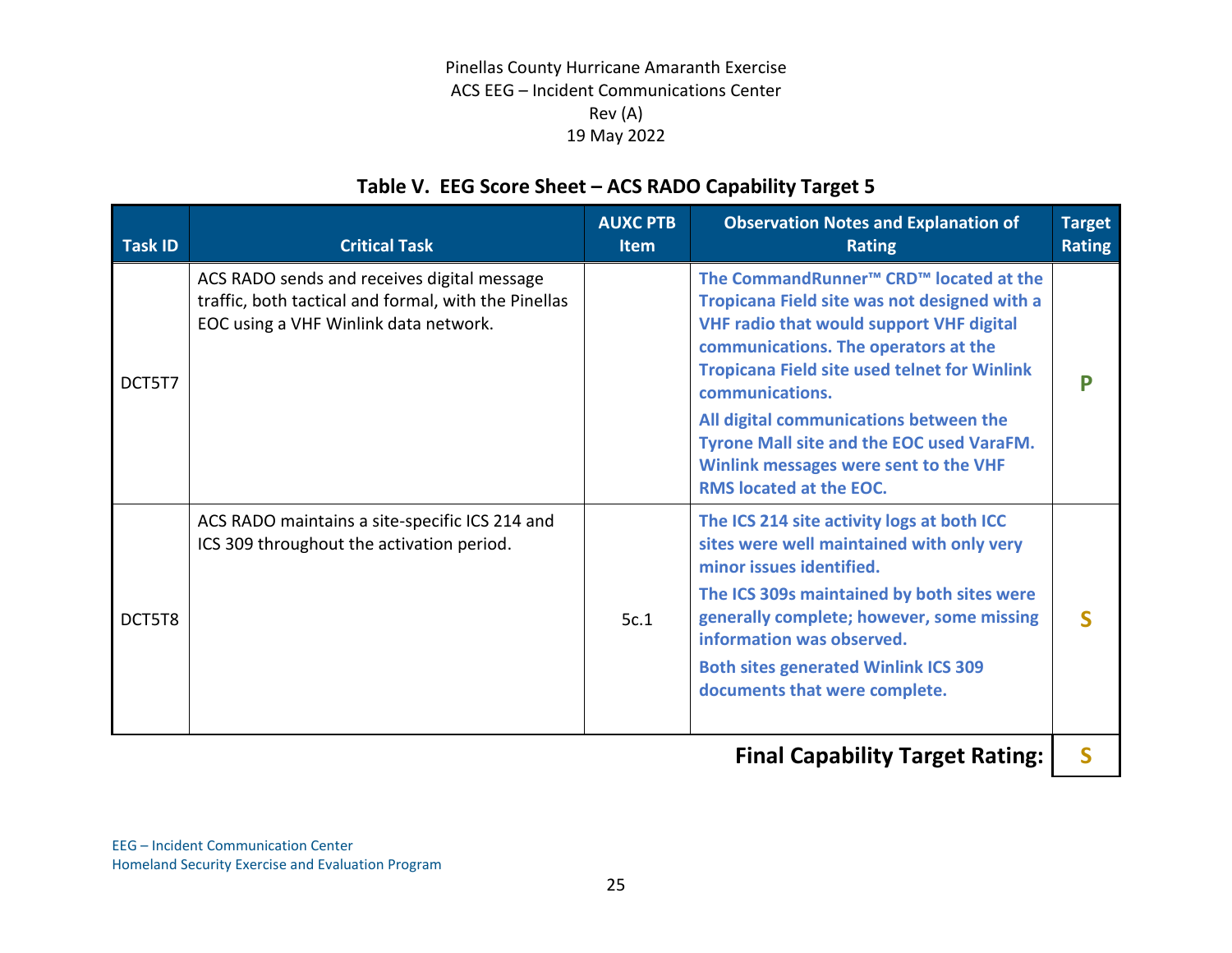## 1.4.6 Organizational Capability Target 6.

Within 30 minutes of the CommandRunner™ CRD™ attaining a fully operational status, establish HF voice and data networks that support the exchange of information with the Pinellas County EOC and state of Florida EOC using amateur radio equipment and frequencies. Network communications is maintained for the duration of a 72-hour incident.

*NOTE: HF Amateur and SHARES radio terminals were not scheduled for use during the exercise and were not energized or configured for operation.*

| <b>Task ID</b> | <b>Critical Task</b>                                                                                                                                                                                        | <b>AUXC PTB</b><br><b>Item</b> | <b>Observation Notes and Explanation of</b><br><b>Rating</b>                                           | <b>Target</b><br><b>Rating</b> |
|----------------|-------------------------------------------------------------------------------------------------------------------------------------------------------------------------------------------------------------|--------------------------------|--------------------------------------------------------------------------------------------------------|--------------------------------|
| DCT6T1         | ACS RADO obtains, assembles, and prepares the<br>material for a personal Go-Kit that will support a<br>72-hour remote site activation.                                                                      | 2a.1, 2a.2,<br>2a.3, 2a.4      | This task will not be evaluated during the<br>May 2022 Pinellas County Hurricane<br>Amaranth Exercise. | N/A                            |
| DCT6T2         | When notified of ACS activation (Pinellas Alert,<br>Email, text, or phone), the ACS RADO notifies the<br>ACS RO that he or she is available for activation<br>and accepts the remote activation assignment. |                                | This task will not be evaluated during the<br>May 2022 Pinellas County Hurricane<br>Amaranth Exercise. | N/A                            |
| DCT6T3         | ACS RADO obtains incident specific information<br>regarding the deployment from<br>ACS RO/Deputy RO (deployment location,<br>duration, time of arrival, ICS 204, ICS 205, etc.)                             | 2b.1, 2b.2                     | This task will not be evaluated during the<br>May 2022 Pinellas County Hurricane<br>Amaranth Exercise. | N/A                            |

## **Table VI. EEG Score Sheet – ACS RADO Capability Target 6**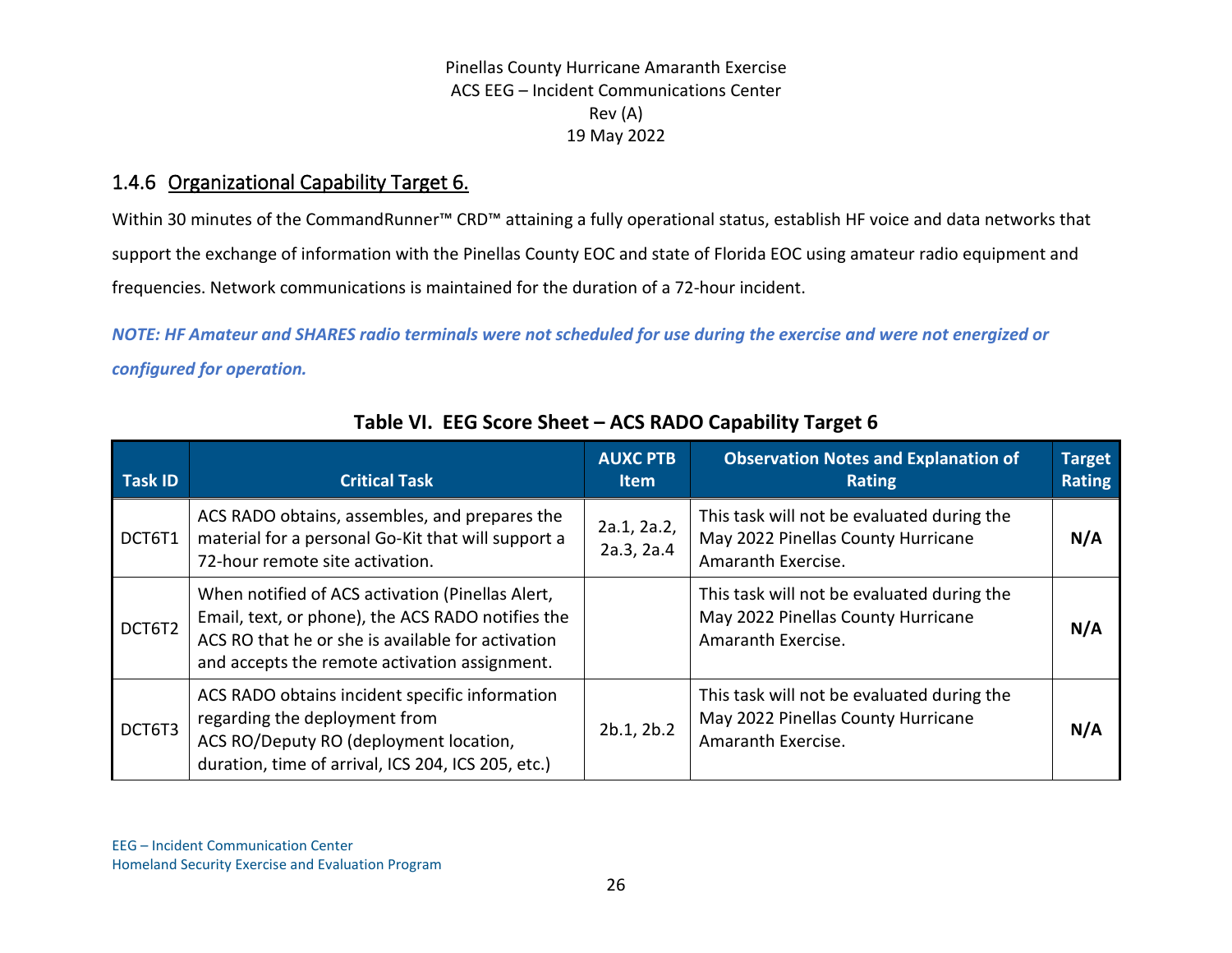# **Table VI. EEG Score Sheet – ACS RADO Capability Target 6**

| <b>Task ID</b> | <b>Critical Task</b>                                                                                                                                                                     | <b>AUXC PTB</b><br><b>Item</b> | <b>Observation Notes and Explanation of</b><br><b>Rating</b>                                           | <b>Target</b><br><b>Rating</b> |
|----------------|------------------------------------------------------------------------------------------------------------------------------------------------------------------------------------------|--------------------------------|--------------------------------------------------------------------------------------------------------|--------------------------------|
| DCT6T4         | ACS RADO establishes and maintains HF voice<br>and HF Winlink data communications with the<br>Pinellas County EOC and state of Florida EOC.                                              |                                | This task will not be evaluated during the<br>May 2022 Pinellas County Hurricane<br>Amaranth Exercise. | N/A                            |
| DCT6T5         | ACS RADO maintains a site-specific ICS 214 and<br>ICS 309 throughout the activation period.                                                                                              | 5c.1                           | This task will not be evaluated during the<br>May 2022 Pinellas County Hurricane<br>Amaranth Exercise. | N/A                            |
| DCT6T6         | ACS RADO sends and receives message traffic,<br>both tactical and formal, with the Pinellas County<br>EOC and state of Florida EOC using HF voice and<br>HF Winlink data radio networks. |                                | This task will not be evaluated during the<br>May 2022 Pinellas County Hurricane<br>Amaranth Exercise. | N/A                            |
|                |                                                                                                                                                                                          |                                | $\Gamma$ inal Canability $\Gamma$ anaat Datinay                                                        | RI A                           |

**Final Capability Target Rating:** | N/A |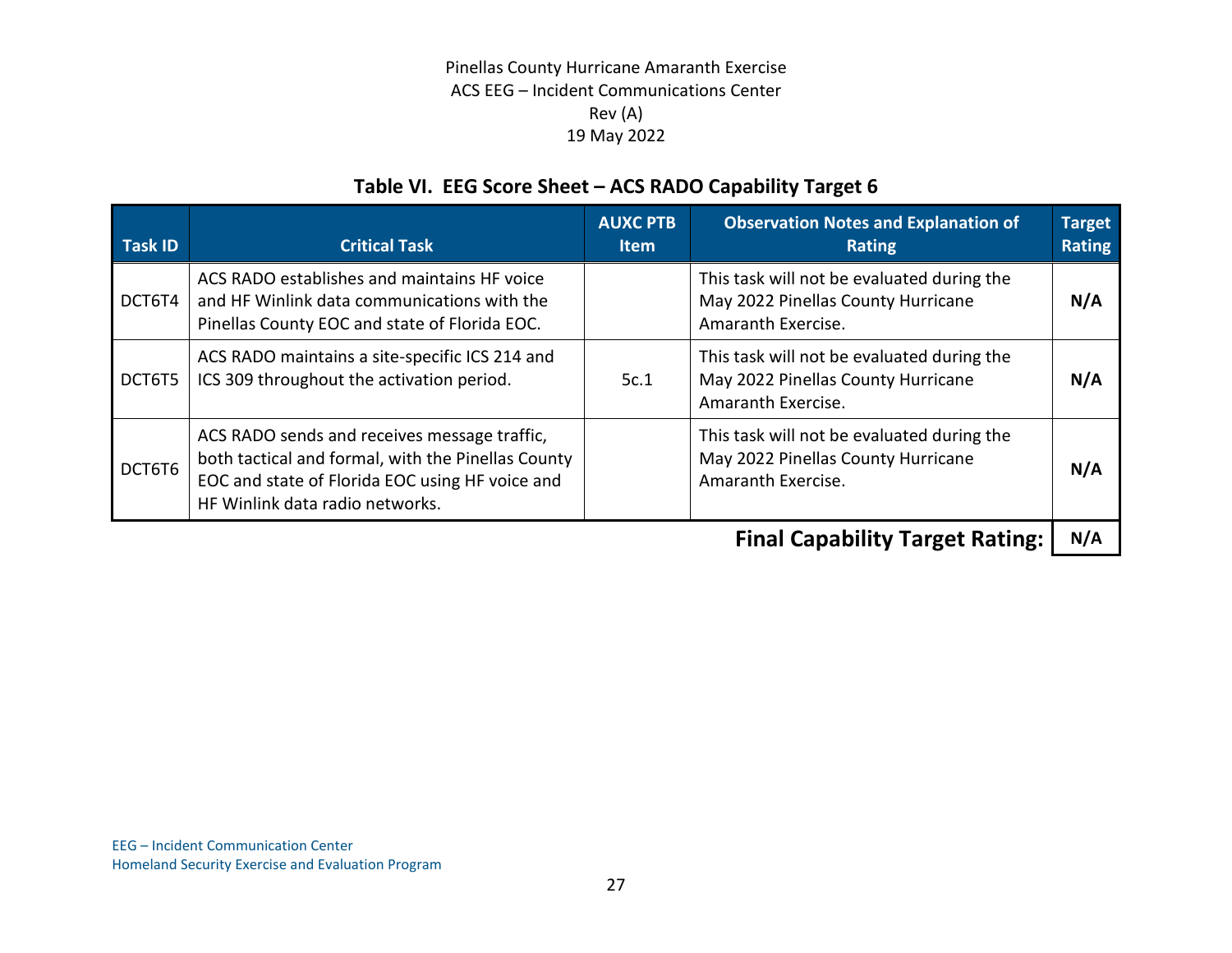## 1.4.7 Organizational Capability Target 7.

Within 30 minutes of the CommandRunner™ CRD™ attaining a fully operational status, establish HF voice and data networks that support the exchange of information with the Pinellas County EOC and state of Florida EOC using amateur radio equipment and SHARES radio frequencies. Network communications is maintained for the duration of a 72-hour incident.

*NOTE: HF Amateur and SHARES radio terminals were not scheduled for use during the exercise and were not energized or configured for operation.*

| <b>Task ID</b> | <b>Critical Task</b>                                                                                                                                                                                        | <b>AUXC PTB</b><br><b>Item</b> | <b>Observation Notes and Explanation of</b><br><b>Rating</b>                                           | <b>Target</b><br>Rating |
|----------------|-------------------------------------------------------------------------------------------------------------------------------------------------------------------------------------------------------------|--------------------------------|--------------------------------------------------------------------------------------------------------|-------------------------|
| DCT7T1         | ACS RADO obtains, assembles, and prepares the<br>material for a personal Go-Kit that will support a<br>72-hour remote site activation.                                                                      | 2a.1, 2a.2,<br>2a.3, 2a.4      | This task will not be evaluated during the<br>May 2022 Pinellas County Hurricane<br>Amaranth Exercise. | N/A                     |
| DCT7T2         | When notified of ACS activation (Pinellas Alert,<br>Email, text, or phone), the ACS RADO notifies the<br>ACS RO that he or she is available for activation<br>and accepts the remote activation assignment. |                                | This task will not be evaluated during the<br>May 2022 Pinellas County Hurricane<br>Amaranth Exercise. | N/A                     |
| DCT7T3         | ACS RADO obtains incident specific information<br>regarding the deployment from<br>ACS RO/Deputy RO (deployment location,<br>duration, time of arrival, ICS 204, ICS 205, etc.)                             | 2b.1, 2b.2                     | This task will not be evaluated during the<br>May 2022 Pinellas County Hurricane<br>Amaranth Exercise. | N/A                     |

## **Table VII. EEG Score Sheet – ACS RADO Capability Target 7**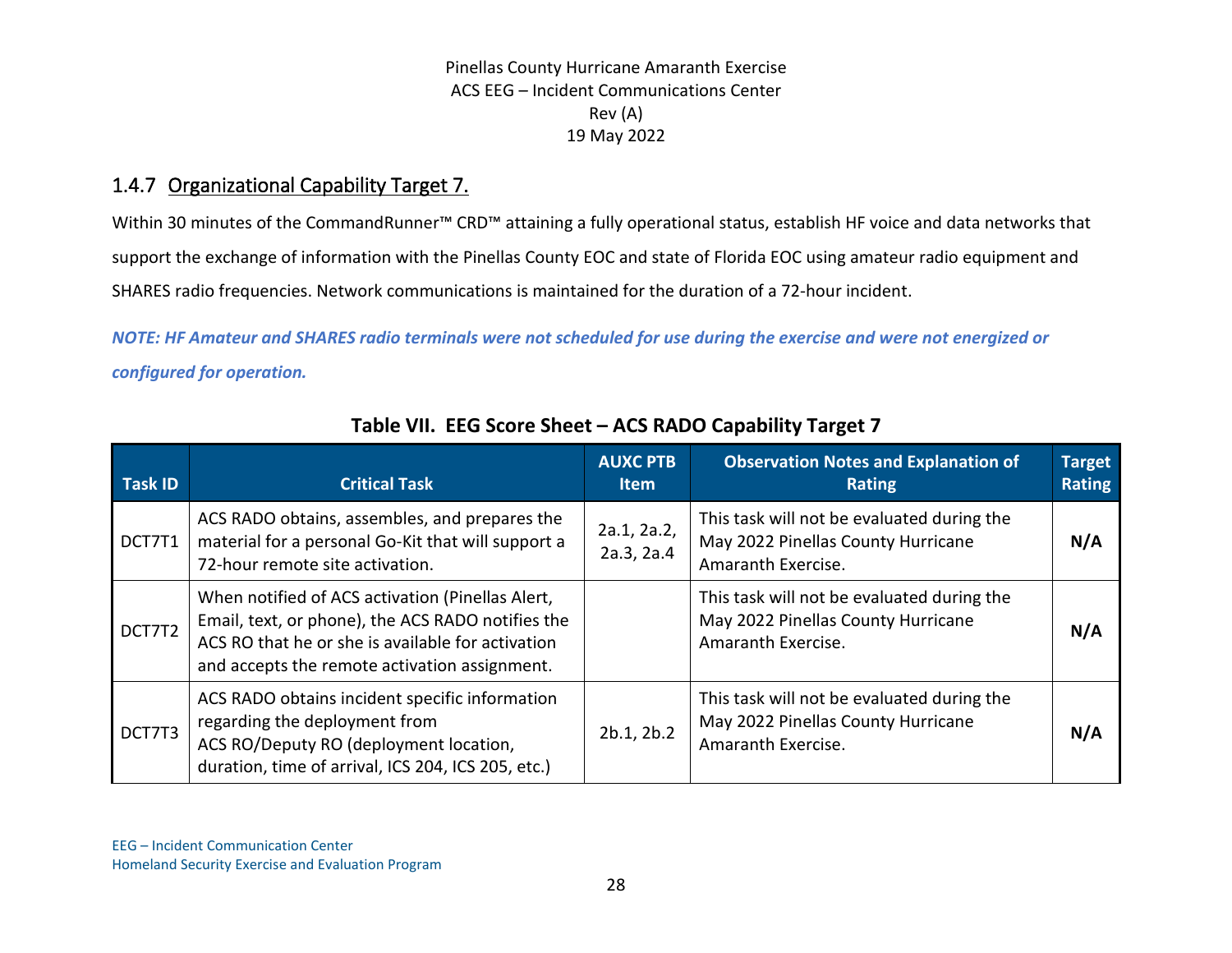## **Table VII. EEG Score Sheet – ACS RADO Capability Target 7**

| <b>Task ID</b> | <b>Critical Task</b>                                                                                                                                                                             | <b>AUXC PTB</b><br><b>Item</b> | <b>Observation Notes and Explanation of</b><br><b>Rating</b>                                           | <b>Target</b><br><b>Rating</b> |
|----------------|--------------------------------------------------------------------------------------------------------------------------------------------------------------------------------------------------|--------------------------------|--------------------------------------------------------------------------------------------------------|--------------------------------|
| DCT7T4         | ACS RADO establishes and maintains SHARES<br>voice and SHARES Winlink data communications<br>with the Pinellas County EOC and state of Florida<br>EOC.                                           |                                | This task will not be evaluated during the<br>May 2022 Pinellas County Hurricane<br>Amaranth Exercise. | N/A                            |
| DCT7T5         | ACS RADO maintains a site-specific ICS 214 and<br>ICS 309 throughout the activation period.                                                                                                      | 5c.1                           | This task will not be evaluated during the<br>May 2022 Pinellas County Hurricane<br>Amaranth Exercise. | N/A                            |
| DCT7T6         | ACS RADO sends and receives message traffic,<br>both tactical and formal, with the Pinellas County<br>EOC and state of Florida EOC using SHARES voice<br>and SHARES Winlink data radio networks. |                                | This task will not be evaluated during the<br>May 2022 Pinellas County Hurricane<br>Amaranth Exercise. | N/A                            |
|                |                                                                                                                                                                                                  |                                | Einal Canability Targot Dating:                                                                        | NI/A                           |

**Final Capability Target Rating: N/A**

## 1.4.8 Organizational Capability Target 8.

Within 1 Hour of ACS and site deactivation, power down; inventory and stow all ancillary equipment; and configure for transport a

CommandRunner™ CRD™. Once complete, demobilize resources.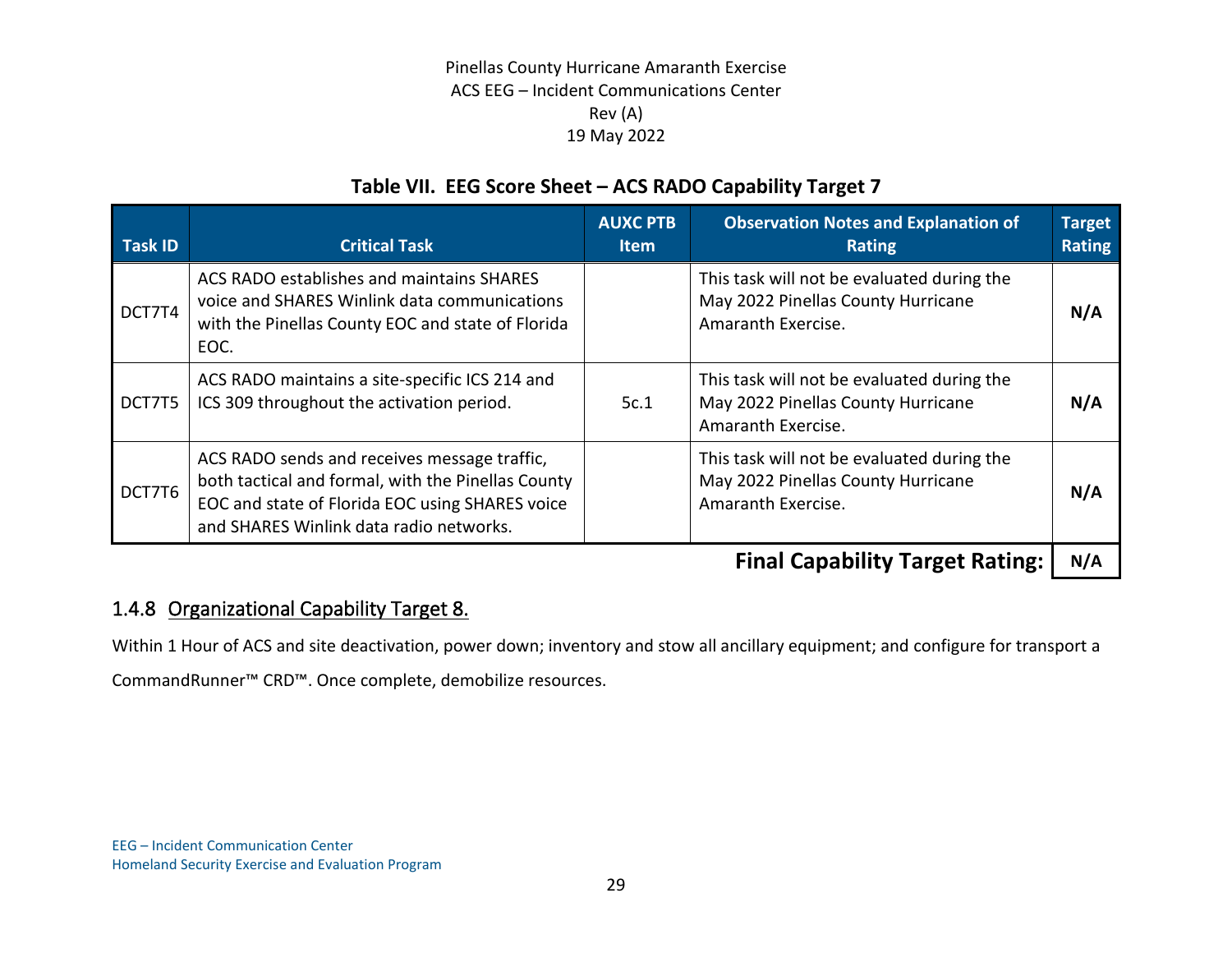## **Table VIII. EEG Score Sheet – ACS RADO Capability Target 8**

| <b>Task ID</b> | <b>Critical Task</b>                                                                                                                                                                                                                                   | <b>AUXC PTB</b><br><b>Item</b> | <b>Observation Notes and Explanation of</b><br><b>Rating</b>                                                                                                                                                                                                                                                | <b>Target</b><br><b>Rating</b> |
|----------------|--------------------------------------------------------------------------------------------------------------------------------------------------------------------------------------------------------------------------------------------------------|--------------------------------|-------------------------------------------------------------------------------------------------------------------------------------------------------------------------------------------------------------------------------------------------------------------------------------------------------------|--------------------------------|
| DCT8T1         | ACS RADO packs, and readies for transport all<br>personal Go-kit material.                                                                                                                                                                             |                                | This task will not be evaluated during the<br>May 2022 Pinellas County Hurricane<br>Amaranth Exercise.                                                                                                                                                                                                      | N/A                            |
| DCT8T2         | ACS RADO powers down; inventories and stows<br>all ancillary equipment; and configures for<br>transport a CommandRunner <sup>™</sup> CRD <sup>™</sup> .                                                                                                |                                | The main power switches within the<br>CommandRunner <sup>™</sup> CRD <sup>™</sup> at the Tyrone<br>Mall site had not been secured during the<br>demobilization phase of the exercise. This<br>caused the internal battery to fully<br>discharge. It was also noted the power<br>switch was not illuminated. |                                |
| DCT8T3         | ACS RADO finalizes the site ICS 214 and ICS 309;<br>secures a copy of the event's ICS documentation<br>package (e.g., ICS 201, ICS 205, elements of<br>Incident Action Plan, etc.); and delivers station<br>records to the Pinellas ACS Admin Officer. | 5c.1                           | Each ICC site returned a complete package<br>of documentation to the Pinellas ACS Admin<br>Officer.                                                                                                                                                                                                         | Р                              |
| DCT8T4         | ACS RADO returns home and notifies Pinellas EOC<br>via ACS tactical-resource net of site departure<br>and safe arrival home.                                                                                                                           |                                | Each ICC team returned to the EOC for a hot<br>wash meeting and debrief. Each team<br>properly notified the EOC when they<br>departed the ICC site.                                                                                                                                                         | N/A                            |
|                |                                                                                                                                                                                                                                                        |                                |                                                                                                                                                                                                                                                                                                             |                                |

**Final Capability Target Rating: | S**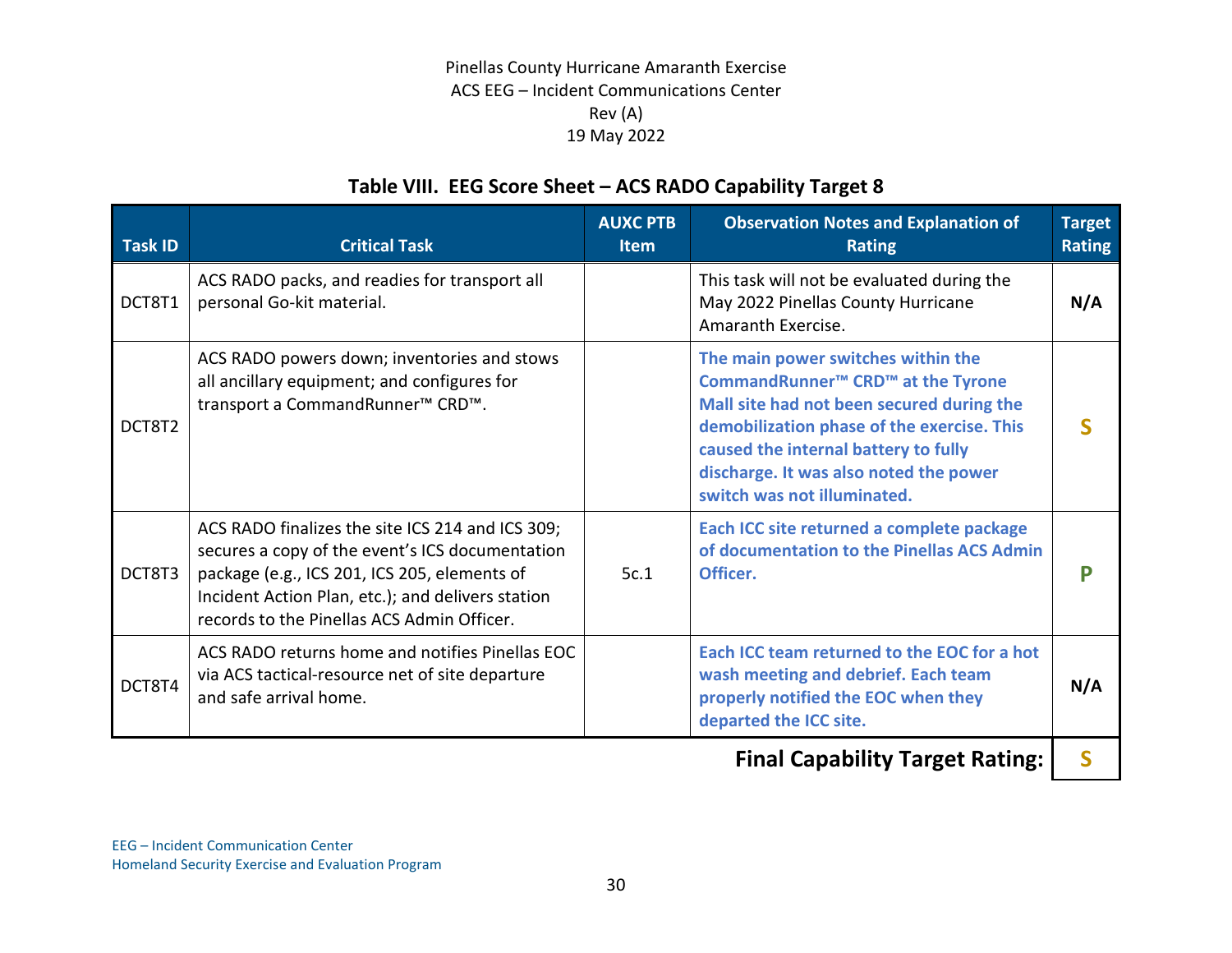**Evaluator Information**

Evaluator Name: *Michael H Drake*

Evaluator Email: *WA1RYQ@ARRL.net*

Evaluator Phone:

## 1.5 RATINGS DEFINITIONS

| Performed without<br>Challenges (P)    | The targets and critical tasks associated with the core capability<br>were completed in a manner that achieved the objective(s) and did<br>not negatively impact the performance of other activities.<br>Performance of this activity did not contribute to additional health<br>and/or safety risks for the public or for emergency workers, and it<br>was conducted in accordance with applicable plans, policies,<br>procedures, regulations, and laws.                                                                                       |
|----------------------------------------|--------------------------------------------------------------------------------------------------------------------------------------------------------------------------------------------------------------------------------------------------------------------------------------------------------------------------------------------------------------------------------------------------------------------------------------------------------------------------------------------------------------------------------------------------|
| Performed with Some<br>Challenges (S)  | The targets and critical tasks associated with the core capability<br>were completed in a manner that achieved the objective(s) and did<br>not negatively impact the performance of other activities.<br>Performance of this activity did not contribute to additional health<br>and/or safety risks for the public or for emergency workers, and it<br>was conducted in accordance with applicable plans, policies,<br>procedures, regulations, and laws. However, opportunities to<br>enhance effectiveness and/or efficiency were identified. |
| Performed with Major<br>Challenges (M) | The targets and critical tasks associated with the core capability<br>were completed in a manner that achieved the objective(s), but<br>some or all of the following were observed: demonstrated<br>performance had a negative impact on the performance of other<br>activities; contributed to additional health and/or safety risks for<br>the public or for emergency workers; and/or was not conducted in<br>accordance with applicable plans, policies, procedures, regulations,<br>and laws.                                               |
| Unable to be<br>Performed (U)          | The targets and critical tasks associated with the core capability<br>were not performed in a manner that achieved the objective(s).                                                                                                                                                                                                                                                                                                                                                                                                             |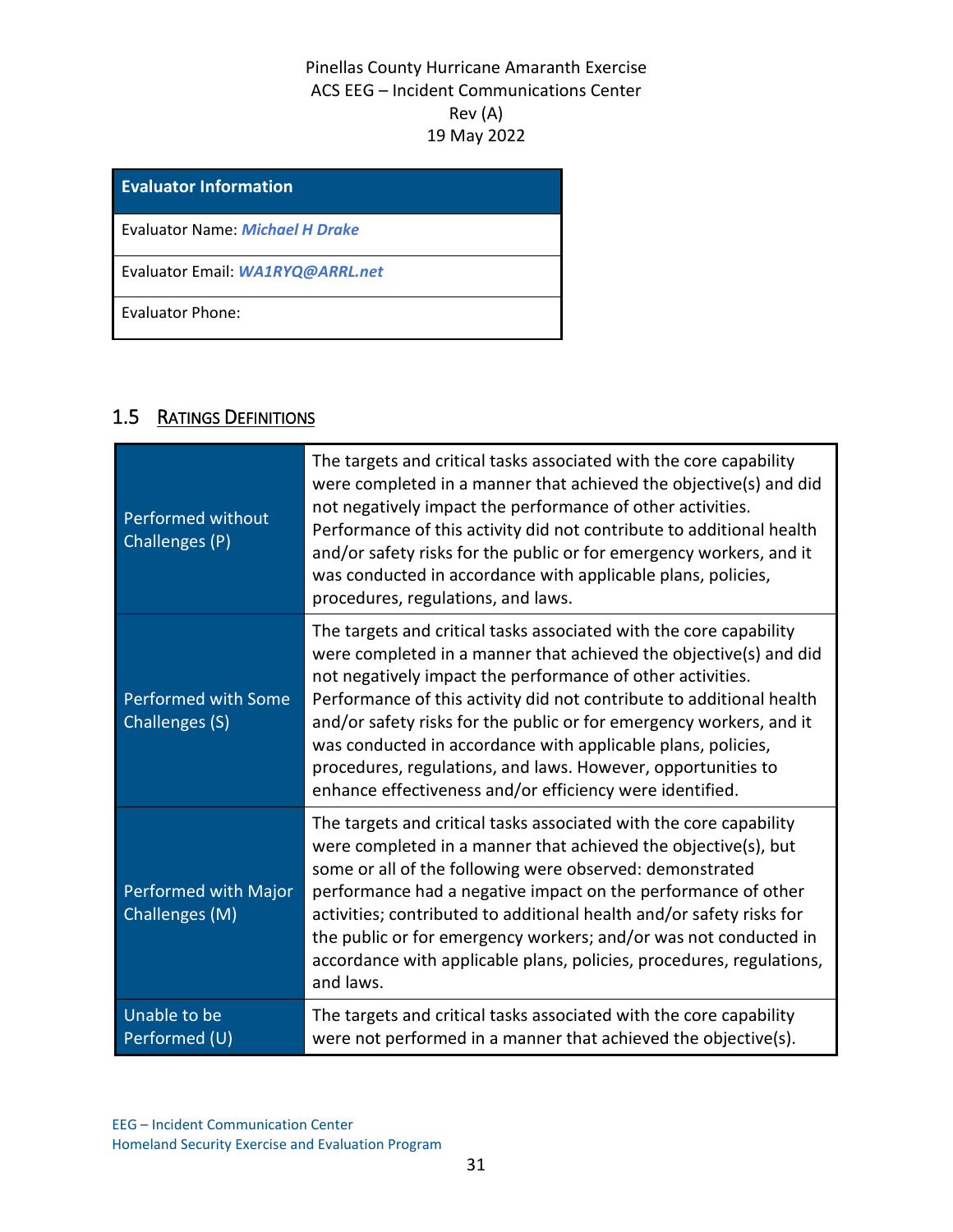# Appendix A

# A APPENDIX A – ACRONYMS, ABBREVIATIONS, AND DEFINITIONS

## A.1 ACRONYMS

The following acronyms are used in this document.

| <b>ACRONYM</b>    | <b>DEFINITION</b>                                 |
|-------------------|---------------------------------------------------|
| <b>ACS</b>        | <b>Auxiliary Communication Service</b>            |
| ARES <sup>®</sup> | <b>Amateur Radio Emergency Service</b>            |
| CRD™              | Compact Rapid Deployable™                         |
| EEG               | <b>Exercise Evaluation Guide</b>                  |
| EOC               | <b>Emergency Operations Center</b>                |
| HF                | <b>High Frequency</b>                             |
| <b>HSEEP</b>      | Homeland Security Exercise and Evaluation Program |
| <b>IACC</b>       | <b>Incident Auxiliary Communications Center</b>   |
| ICC               | <b>Incident Communications Center</b>             |
| <b>ICS</b>        | <b>Incident Command System</b>                    |
| PTB               | <b>Position Task Book</b>                         |
| <b>RO</b>         | Radio Officer                                     |
| <b>TNC</b>        | <b>Terminal Node Controllers</b>                  |
| <b>UHF</b>        | <b>Ultra-High Frequency</b>                       |
| <b>VHF</b>        | Very-High Frequency                               |
| <b>VolP</b>       | Voice over Internet Protocol                      |
| <b>WAN</b>        | Wide Area Network                                 |

EEG – Incident Communication Center Homeland Security Exercise and Evaluation Program